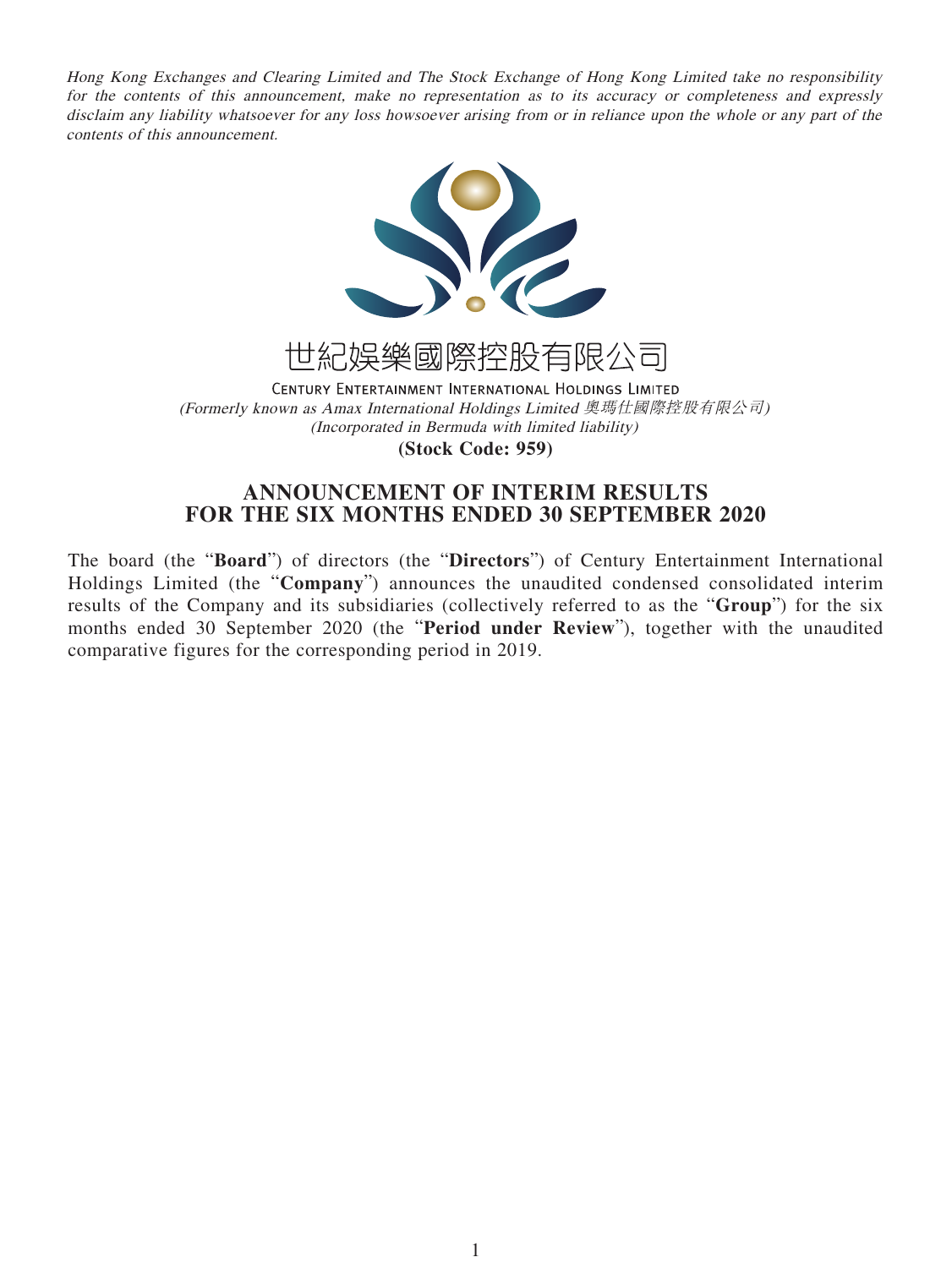# **CONDENSED CONSOLIDATED STATEMENT OF PROFIT OR LOSS**

For the six months ended 30 September 2020

|                                                 | <b>Six months ended</b> |                     |                |
|-------------------------------------------------|-------------------------|---------------------|----------------|
|                                                 |                         | <b>30 September</b> |                |
|                                                 |                         | 2020                | 2019           |
|                                                 | <b>Note</b>             | <b>HK\$'000</b>     | HK\$'000       |
|                                                 |                         | (Unaudited)         | (Unaudited)    |
|                                                 |                         |                     | (Re-presented) |
| <b>Continuing operations</b>                    |                         |                     |                |
| <b>Revenue</b>                                  | $\mathfrak{I}$          | 2,709               | 21,480         |
| Cost of Sales                                   |                         | (600)               | (14,068)       |
| Gross profit                                    |                         | 2,109               | 7,412          |
| Other income and other gain                     | 6                       | 15,636              | 422            |
| General and administrative expenses             |                         | (20, 816)           | (16,987)       |
| Finance costs                                   | $\boldsymbol{7}$        | (3, 495)            | (4,573)        |
|                                                 |                         |                     |                |
| <b>Loss before taxation</b>                     | 8                       | (6,566)             | (13, 726)      |
| Income tax                                      | 9                       | 398                 | 366            |
|                                                 |                         |                     |                |
| Loss for the period from continuing operations  |                         | (6,168)             | (13,360)       |
| <b>Discontinued operation</b>                   |                         |                     |                |
| Loss for the period from discontinued operation |                         |                     | (181)          |
| Loss for the period                             |                         | (6,168)             | (13, 541)      |
| Loss for the period attributable to             |                         |                     |                |
| owners of the Company                           |                         |                     |                |
| - from continuing operations                    |                         | (6,168)             | (13,360)       |
| - from discontinued operation                   |                         |                     | (1,303)        |
|                                                 |                         | (6,168)             | (14, 663)      |
|                                                 |                         |                     |                |
| Profit for the period attributable to           |                         |                     |                |
| non-controlling interests                       |                         |                     |                |
| - from continuing operations                    |                         |                     |                |
| - from discontinued operation                   |                         |                     | 1,122          |
|                                                 |                         |                     | 1,122          |
| Loss for the period                             |                         | (6,168)             | (13, 541)      |
|                                                 |                         |                     |                |
| Loss per share                                  |                         |                     |                |
| Basic and diluted (HK cents)                    | 11                      |                     |                |
| - From continuing and discontinued operations   |                         | (0.48)              | (1.17)         |
| - From continuing operations                    |                         | (0.48)              | (1.07)         |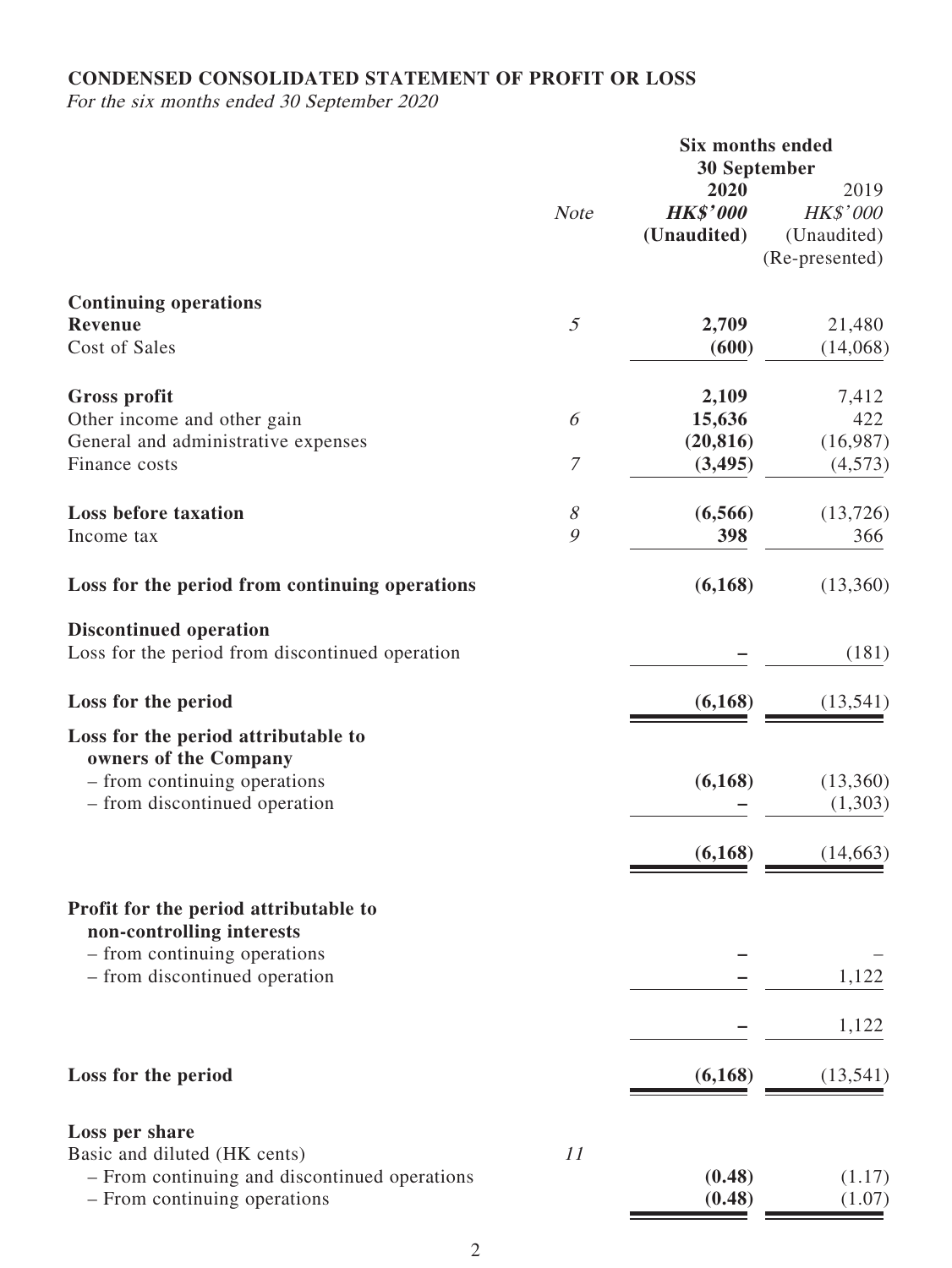# **CONDENSED CONSOLIDATED STATEMENT OF PROFIT OR LOSS AND OTHER COMPREHENSIVE INCOME**

For the six months ended 30 September 2020

|                                                     | <b>Six months ended</b> |                 |  |
|-----------------------------------------------------|-------------------------|-----------------|--|
|                                                     | 30 September            |                 |  |
|                                                     | 2020                    | 2019            |  |
|                                                     | <b>HK\$'000</b>         | <b>HK\$'000</b> |  |
|                                                     | (Unaudited)             | (Unaudited)     |  |
| Loss and total comprehensive expense for the period | (6,168)                 | (13, 541)       |  |
| Total comprehensive expense attributable to:        |                         |                 |  |
| Owners of the Company                               | (6,168)                 | (14, 663)       |  |
| Non-controlling interests                           |                         | 1,122           |  |
|                                                     | (6,168)                 | (13, 541)       |  |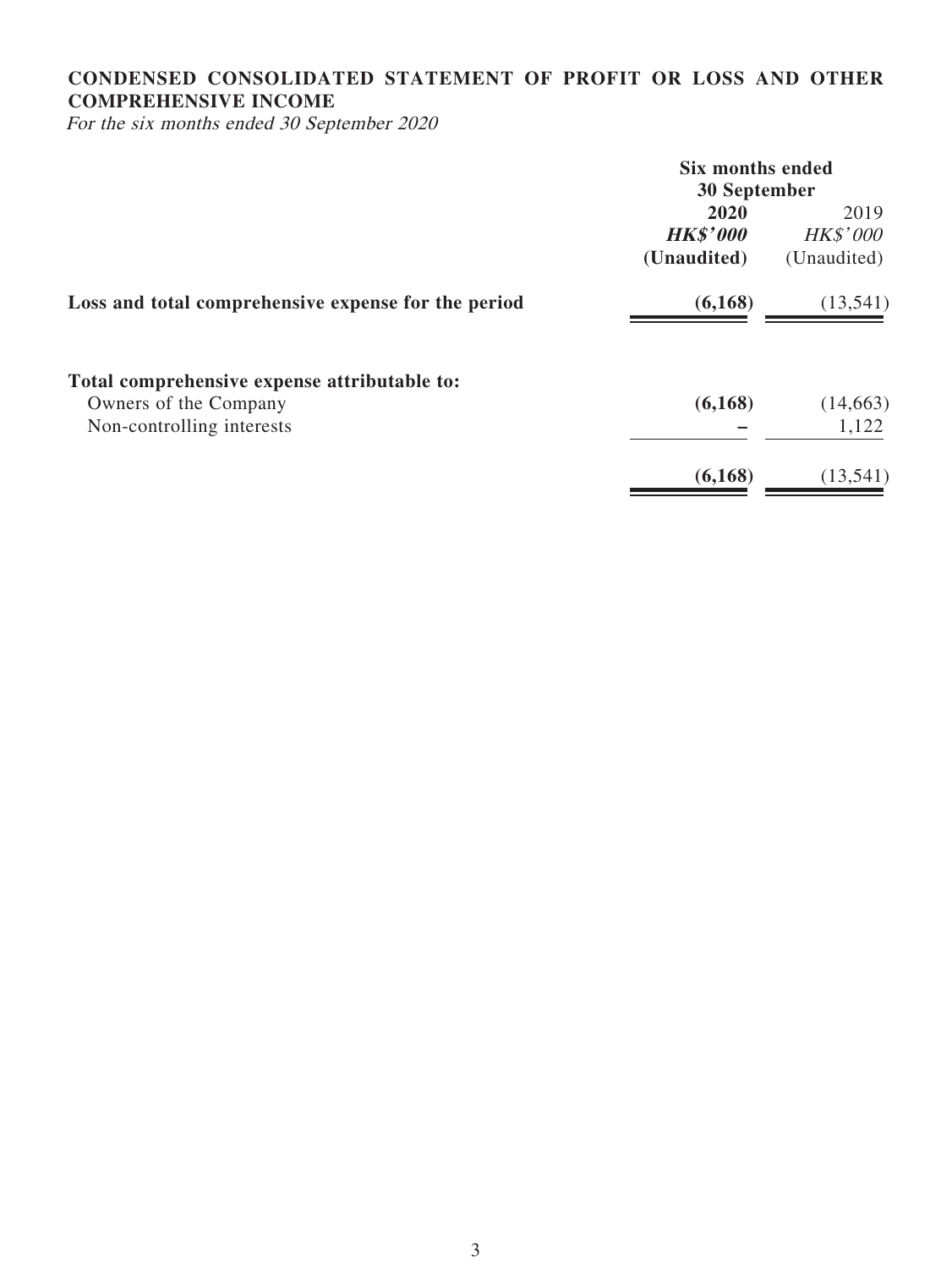# **CONDENSED CONSOLIDATED STATEMENT OF FINANCIAL POSITION**

At 30 September 2020

|                                                    | <b>Note</b> | <b>30 September</b><br>2020<br><b>HK\$'000</b><br>(Unaudited) | 31 March<br>2020<br>HK\$'000<br>(Audited) |
|----------------------------------------------------|-------------|---------------------------------------------------------------|-------------------------------------------|
| <b>Non-current assets</b>                          |             |                                                               |                                           |
| Property, plant and equipment                      |             | 1,334                                                         | 1,576                                     |
| Right-of-use assets                                |             | 2,430                                                         | 9,082                                     |
| Intangible assets                                  |             | 71,041                                                        | 80,251                                    |
| Goodwill                                           |             | 14,257                                                        | 14,257                                    |
| Deposits paid for acquisition of computer software |             |                                                               |                                           |
| and property, plant and equipment                  |             | 1,248                                                         | 1,248                                     |
|                                                    |             | 90,310                                                        | 106,414                                   |
| <b>Current assets</b>                              |             |                                                               |                                           |
| Trade and other receivables                        | 12          | 52,822                                                        | 47,393                                    |
| Cash and cash equivalents                          |             | 3,650                                                         | 3,217                                     |
|                                                    |             | 56,472                                                        | 50,610                                    |
| <b>Current liabilities</b>                         |             |                                                               |                                           |
| Trade and other payables                           | 13          | 8,513                                                         | 7,467                                     |
| Other borrowings<br>Lease liabilities              |             | 96,046                                                        | 84,745                                    |
| Convertible bonds                                  | 15          | 2,606<br>29,650                                               | 8,297<br>27,723                           |
| Tax payables                                       |             | 999                                                           | 999                                       |
|                                                    |             | 137,814                                                       | 129,231                                   |
| <b>Net current liabilities</b>                     |             | (81, 342)                                                     | (78, 621)                                 |
| <b>Total assets less current liabilities</b>       |             | 8,968                                                         | 27,793                                    |
| <b>Non-current liabilities</b>                     |             |                                                               |                                           |
| Lease liabilities                                  |             |                                                               | 1,213                                     |
| Promissory notes                                   | 14          | 3,371                                                         | 14,417                                    |
| Deferred tax liabilities                           |             | 1,624                                                         | 2,022                                     |
|                                                    |             | 4,995                                                         | 17,652                                    |
| <b>NET ASSETS</b>                                  |             | 3,973                                                         | 10,141                                    |
| <b>Capital and reserves</b>                        |             |                                                               |                                           |
| Share capital                                      |             | 256,495                                                       | 256,495                                   |
| Reserves                                           |             | (252, 522)                                                    | (246, 354)                                |
| <b>TOTAL EQUITY</b>                                |             | 3,973                                                         | 10,141                                    |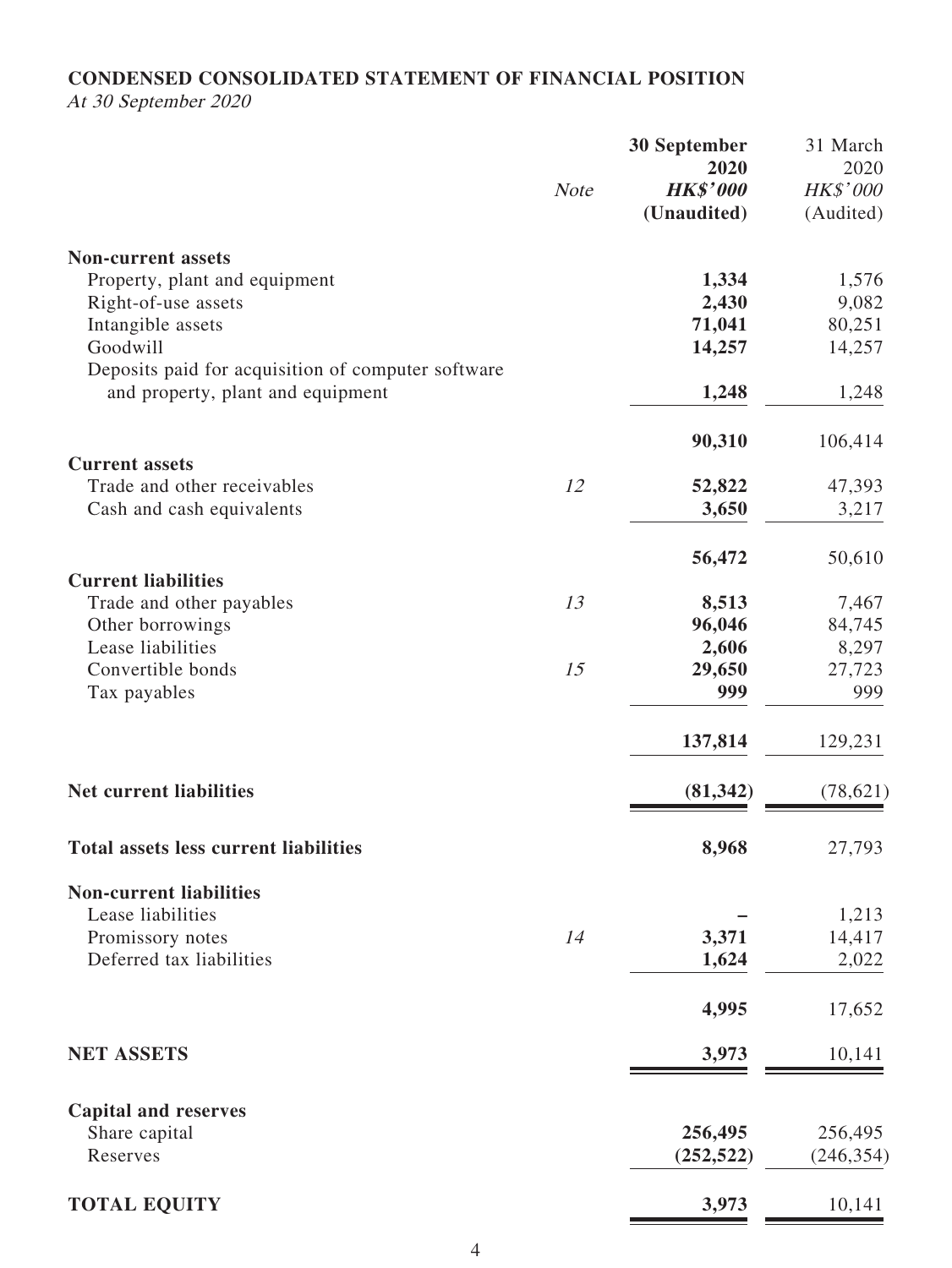### **NOTES TO CONDENSED CONSOLIDATED INTERIM FINANCIAL STATEMENTS**

For the six months ended 30 September 2020

#### **1. GENERAL INFORMATION**

Century Entertainment International Holdings Limited (the "Company") was incorporated and domiciled in Bermuda with limited liability and its shares are listed on the Main Board of The Stock Exchange of Hong Kong Limited (the "Stock Exchange"). The address of the registered office of the Company is Clarendon House, 2 Church Street, Hamilton HM11, Bermuda and the head office and principal place of business of the Company is Suite 6303-04, 63/F, Central Plaza, 18 Harbour Road, Wanchai, Hong Kong.

The principal activities of the Company and its subsidiaries (together the "Group") are investment holdings, operating the gaming tables in Cambodia, the development of innovative intellectual properties and technological solutions in connection with AR/VR applications to clients, and operating the VIP room in Cambodia which had been terminated with effect from 1 June 2020.

#### **2. BASIS OF PREPARATION**

#### **(a) Statement of compliance**

The unaudited condensed consolidated interim financial statements have been prepared in accordance with Hong Kong Accounting Standard ("HKAS") 34 "Interim Financial Reporting" and other relevant HKASs and Interpretations and Hong Kong Financial Reporting Standards ("HKFRSs") issued by the Hong Kong Institute of Certified Public Accountants ("HKICPA") and the disclosure requirements set out in Appendix 16 to the Rules Governing the Listing of Securities (the "Listing Rules") on the Stock Exchange.

The unaudited condensed consolidated interim financial statements should be read in conjunction with the Annual Report of the Group for the year ended 31 March 2020.

The unaudited condensed consolidated interim financial statements are presented in Hong Kong dollars ("HK\$") which is the same as the functional currency of the Group, rounded up to the nearest thousand, unless otherwise indicated.

#### **(b) Going concern**

In preparing the unaudited condensed consolidated interim financial statements, the directors have considered the future liquidity of the Group in view of its net current liabilities position as at 30 September 2020. The Group incurred a consolidated net loss after taxation attributable to owners of the Company of approximately HK\$6,168,000 for the six months ended 30 September 2020, and had consolidated net current liabilities of approximately HK\$81,342,000 as at 30 September 2020. The consolidated net current liabilities of approximately HK\$81,342,000 were mainly contributed by the loan of approximately HK\$66,817,000 due to Mr. Ng Man Sun. The loan is interest free, unsecured and has no fixed repayment terms.

The directors adopted the going concern basis in the preparation of the unaudited condensed consolidated interim financial statements by obtaining financial support from Mr. Ng Man Sun.

In the opinion of the directors, in light of the aforesaid arrangement implemented to date, the Group will have sufficient working capital for its current requirements and it is reasonable to expect that the Group will remain as a commercially viable concern. Accordingly, the directors are satisfied that it is appropriate to prepare the unaudited condensed consolidated interim financial statements for the six months ended 30 September 2020 on a going concern basis. Should the Group be unable to continue to operate as a going concern, adjustments would have to be made to write down the value of assets to their recoverable amounts, to provide for future liabilities which might arise and to reclassify non-current assets and non-current liabilities to current respectively. The effect of these adjustments has not been reflected in the unaudited condensed consolidated interim financial statements.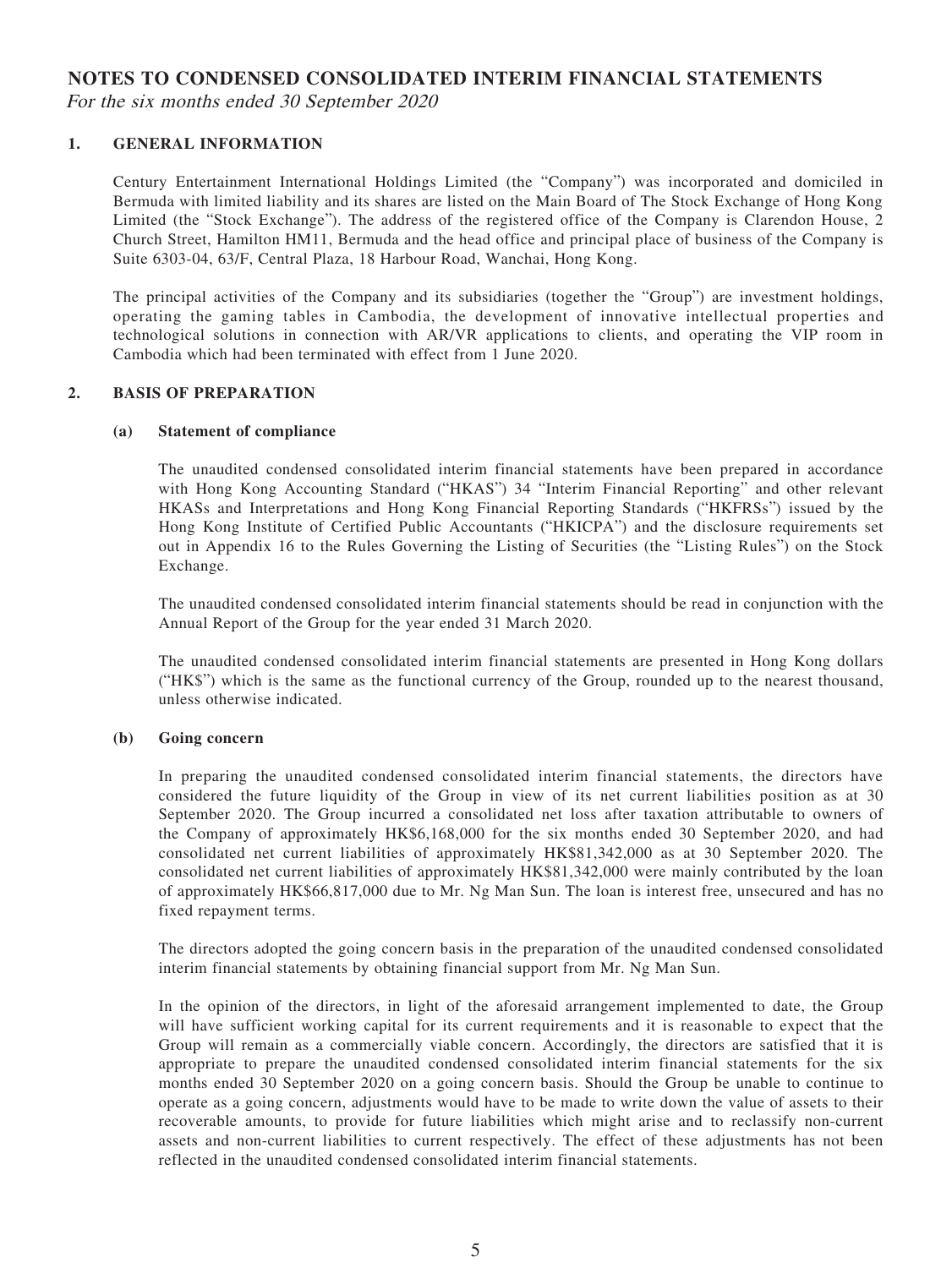#### **(c) Judgments and estimates**

Preparing the unaudited condensed consolidated interim financial statements requires the directors to make judgments, estimates and assumptions that affect the application of accounting policies and the reported amounts of assets and liabilities, income and expenses on a year to date basis. Actual results may differ from these estimates.

In preparing these unaudited condensed consolidated interim financial statements, significant judgments made by the directors in applying the Group's accounting policies and the key sources of estimation uncertainty were the same as those that applied to the Group's consolidated financial statements for the year ended 31 March 2020.

#### **3. SIGNIFICANT ACCOUNTING POLICIES**

The accounting policies used in preparing these unaudited condensed consolidated interim financial statements are consistent with those used in the Group's audited consolidated financial statements for the year ended 31 March 2020, except for the adoption of the Amendments to Reference to the Conceptual Framework in HKFRS Standards and the new/revised Hong Kong Financial Reporting Standards ("HKFRSs") issued by the HKICPA which are relevant to the Group's operations and are effective for the Group's financial year beginning on 1 April 2020 as described below.

| Amendments to HKAS 1 and HKAS 8            | Definition of Material         |
|--------------------------------------------|--------------------------------|
| Amendments to HKFRS 3                      | Definition of Business         |
| Amendments to HKFRS 9. HKAS 39 and HKFRS 7 | Interest Rate Benchmark Reform |

The application of the Amendments to References to the Conceptual Framework in HKFRS Standards and the amendments to HKFRSs in the current period has had no material impact on the Group's financial positions and performance for the current and prior periods and/or on the disclosures set out in these unaudited condensed consolidated interim financial statements.

#### **4. SEGMENT REPORT**

HKFRS 8 "Operating Segments" requires operating segments to be identified on the basis of internal reports about components of the Group that are regularly reviewed by the chief operating decision maker (the executive directors) ("CODM") in order to allocate resources to segments and to assess their performance.

During the six months ended 30 September 2020 and 30 September 2019, the Group's operating activities are attributable to two operating segments focusing on (i) gaming and entertainment related businesses; and (ii) AR/ VR and mobile games solutions.

These operating segments have been identified on the basis of internal management reports prepared in accordance with accounting policies which conform to HKFRSs, that are regularly reviewed by the CODM. Also, the gaming business in Vanuatu was disposed of on 31 March 2020 and was classified as discontinued operation. The following is an analysis of the Group's revenue and results by reportable and operating segments: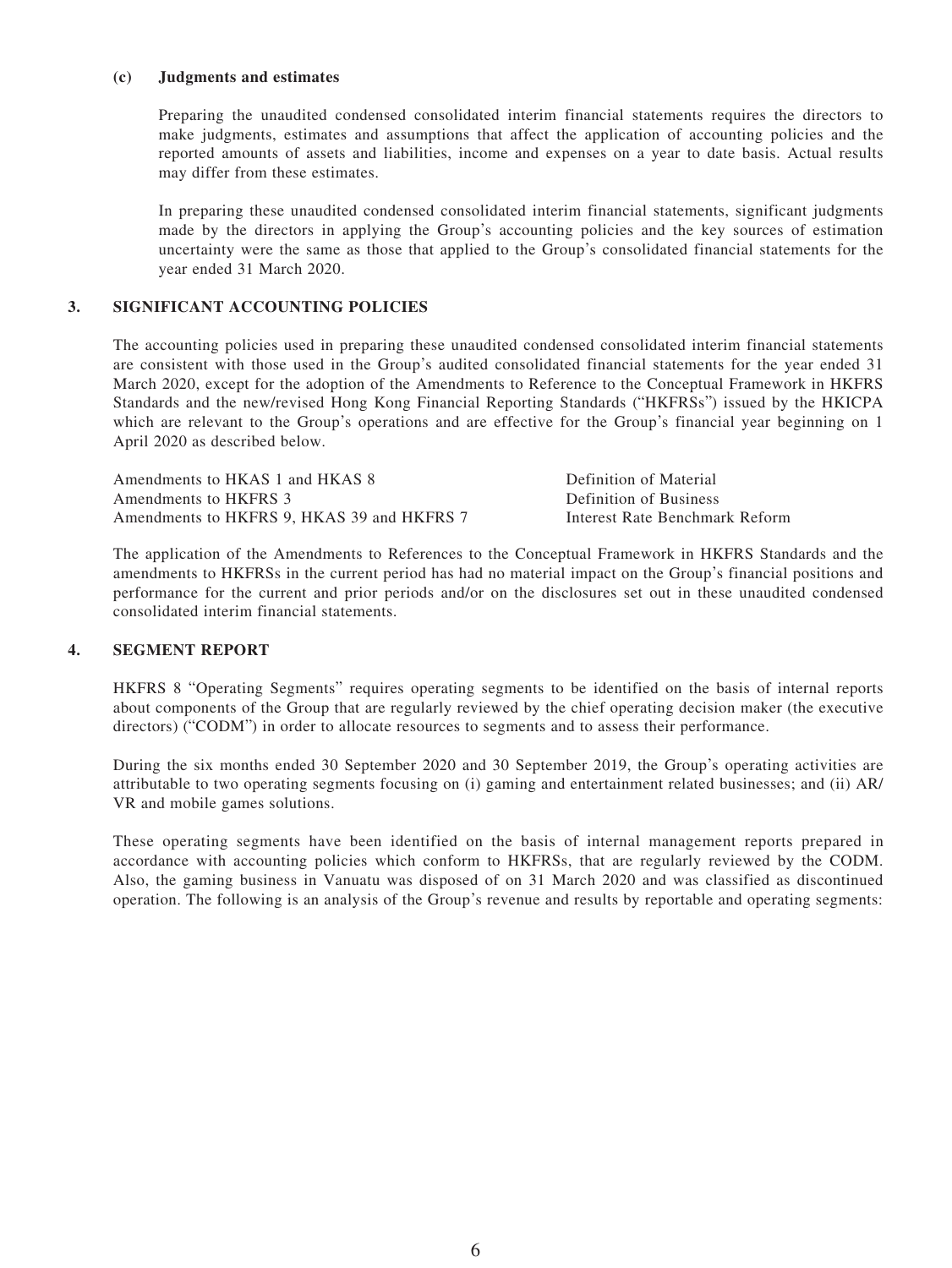### **(a) Segment revenue and results**

|                                                                                                                                                                                                           | <b>Six months ended</b><br>30 September 2020 (Unaudited)<br><b>AR/VR</b> and |                                                 |                                                            |  |
|-----------------------------------------------------------------------------------------------------------------------------------------------------------------------------------------------------------|------------------------------------------------------------------------------|-------------------------------------------------|------------------------------------------------------------|--|
|                                                                                                                                                                                                           | <b>Gaming and</b><br>entertainment<br><b>HK\$'000</b>                        | mobile<br>games<br>solutions<br><b>HK\$'000</b> | <b>Total</b><br><b>HK\$'000</b>                            |  |
| Segment revenue<br>External                                                                                                                                                                               |                                                                              | 2,709                                           | 2,709                                                      |  |
| Timing of revenue recognition<br>Point in time                                                                                                                                                            |                                                                              | 2,709                                           | 2,709                                                      |  |
| Segment results                                                                                                                                                                                           | (1, 391)                                                                     | 2,104                                           | 713                                                        |  |
| Reconciliation:<br>Other income<br>Amortisation of intangible assets<br>Impairment of trade receivables<br>Impairment of other receivables<br>Unallocated corporate expenses<br>Unallocated finance costs |                                                                              |                                                 | 15,636<br>(9,210)<br>(293)<br>(755)<br>(9,162)<br>(3, 495) |  |
| Loss before taxation                                                                                                                                                                                      |                                                                              |                                                 | (6,566)                                                    |  |

|                                   |                               |                 | Six months ended |                 |                |
|-----------------------------------|-------------------------------|-----------------|------------------|-----------------|----------------|
|                                   | 30 September 2019 (Unaudited) |                 |                  |                 |                |
|                                   |                               | Continuing      |                  | Discontinued    |                |
|                                   |                               | operations      |                  | operation       |                |
|                                   |                               | AR/VR and       |                  |                 |                |
|                                   | Gaming                        | mobile          |                  | Gaming          |                |
|                                   | and                           | games           |                  | and             |                |
|                                   | entertainment                 | solutions       | Subtotal         | entertainment   | Total          |
|                                   | <b>HK\$'000</b>               | <b>HK\$'000</b> | <b>HK\$'000</b>  | <b>HK\$'000</b> | HK\$'000       |
|                                   | (Re-presented)                | (Re-presented)  | (Re-presented)   | (Re-presented)  | (Re-presented) |
| Segment revenue                   |                               |                 |                  |                 |                |
| External                          | 19,500                        | 1,980           | 21,480           | 7,021           | 28,501         |
| Timing of revenue recognition     |                               |                 |                  |                 |                |
| Point in time                     | 19,500                        | 1,980           | 21,480           | 7,021           | 28,501         |
| Segment results                   | 1,182                         | 1,190           | 2,372            | 2,807           | 5,179          |
| Reconciliation:                   |                               |                 |                  |                 |                |
| Amortisation of intangible assets |                               |                 | (2, 410)         | (2,988)         | (5,398)        |
| Unallocated corporate expenses    |                               |                 | (9,115)          |                 | (9,115)        |
| Unallocated finance costs         |                               |                 | (4,573)          |                 | (4,573)        |
| Loss before taxation              |                               |                 | (13, 726)        | (181)           | (13,907)       |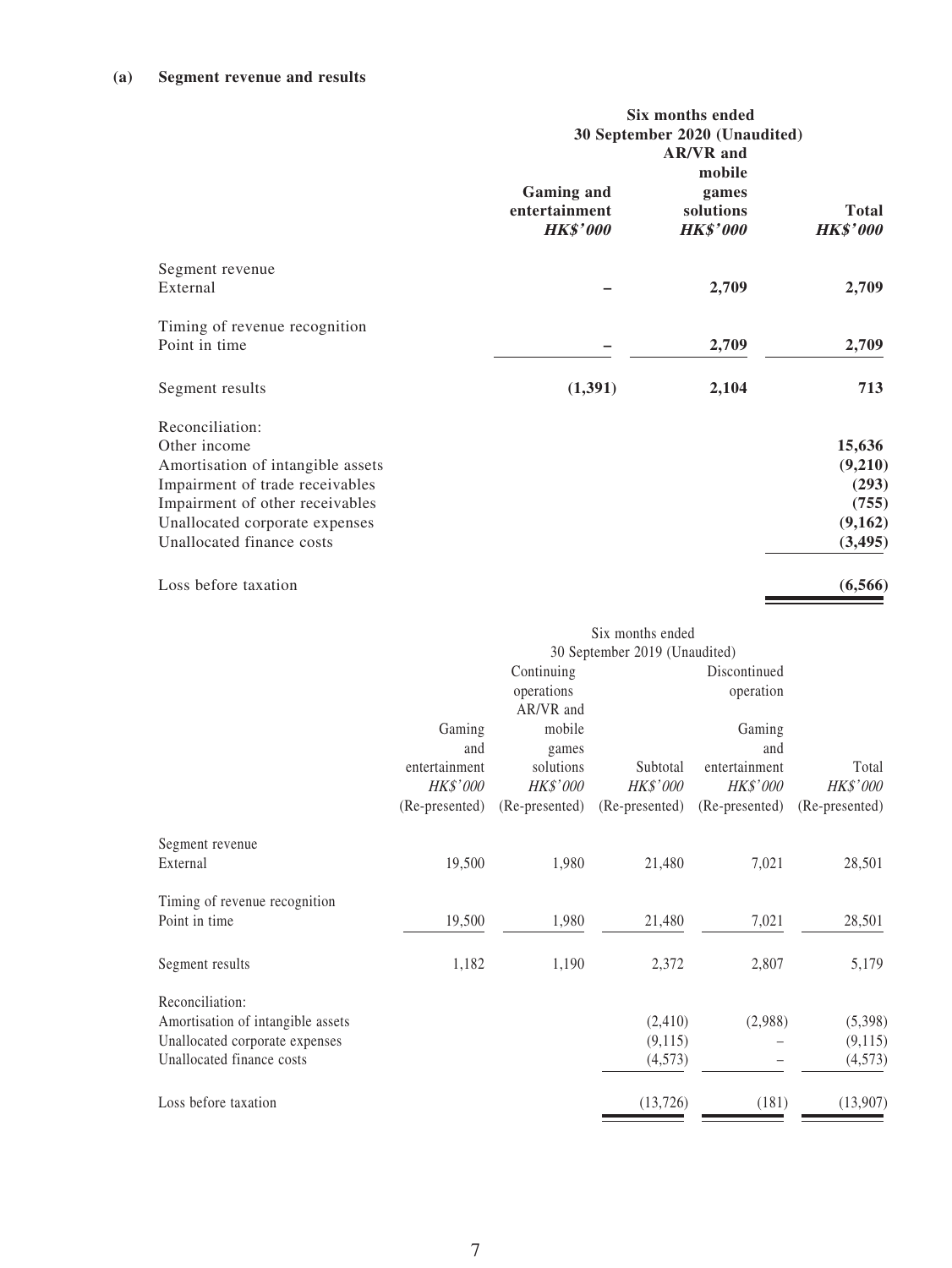Segment profit/(loss) represents the profit/(loss) incurred by each segment include depreciation, but without allocation of certain amortisation, impairment, corporate administration costs, other income and finance cost. This is the measure reported to the CODM for the purposes of resource allocation and performance assessment.

#### **(b) Segment assets and liabilities**

|                                           |                                                | 30 September 2020 (Unaudited)         |                                 |                                                | 31 March 2020 (Audited)        |                   |
|-------------------------------------------|------------------------------------------------|---------------------------------------|---------------------------------|------------------------------------------------|--------------------------------|-------------------|
|                                           |                                                | <b>AR/VR</b> and<br>mobile            |                                 |                                                | AR/VR and<br>mobile            |                   |
|                                           | Gaming and<br>entertainment<br><b>HK\$'000</b> | games<br>solutions<br><b>HK\$'000</b> | <b>Total</b><br><b>HK\$'000</b> | Gaming and<br>entertainment<br><b>HK\$'000</b> | games<br>solutions<br>HK\$'000 | Total<br>HK\$'000 |
| <b>ASSETS</b>                             |                                                |                                       |                                 |                                                |                                |                   |
| Segment assets                            | 78,174                                         | 59,996                                | 138,170                         | 117,113                                        | 29,910                         | 147,023           |
| Unallocated corporate assets              |                                                |                                       | 8,612                           |                                                |                                | 10,001            |
| Consolidated total assets                 |                                                |                                       | 146,782                         |                                                |                                | 157,024           |
| <b>Liabilities</b><br>Segment liabilities | 1,404                                          | 3,940                                 | 5,344                           | 19,993                                         | 3,838                          | 23,831            |
| Unallocated corporate liabilities         |                                                |                                       | 148,510                         |                                                |                                | 123,052           |
| Consolidated total liabilities            |                                                |                                       | 153,854                         |                                                |                                | 146,883           |

#### **(c) Other segment information**

|                                     | Six months ended 30 September 2020 (Unaudited)        |                                                                     |                                 |                                 |  |
|-------------------------------------|-------------------------------------------------------|---------------------------------------------------------------------|---------------------------------|---------------------------------|--|
|                                     | <b>Gaming and</b><br>entertainment<br><b>HK\$'000</b> | <b>AR/VR</b> and<br>mobile<br>games<br>solutions<br><b>HK\$'000</b> | <b>Other</b><br><b>HK\$'000</b> | <b>Total</b><br><b>HK\$'000</b> |  |
| Other segment information           |                                                       |                                                                     |                                 |                                 |  |
| Amounts included in the measure of  |                                                       |                                                                     |                                 |                                 |  |
| segment profit or loss or segment   |                                                       |                                                                     |                                 |                                 |  |
| assets                              |                                                       |                                                                     |                                 |                                 |  |
| Depreciation of property, plant and |                                                       |                                                                     |                                 |                                 |  |
| equipment                           | 55                                                    |                                                                     | 187                             | 242                             |  |
| Depreciation of right-of-use assets | 1,332                                                 |                                                                     | 1,325                           | 2,657                           |  |
| Finance costs                       | 17                                                    |                                                                     | 3,478                           | 3,495                           |  |
| Income tax credit                   |                                                       | (398)                                                               |                                 | (398)                           |  |
| Amortisation of intangible assets   | 6,800                                                 | 2,410                                                               |                                 | 9,210                           |  |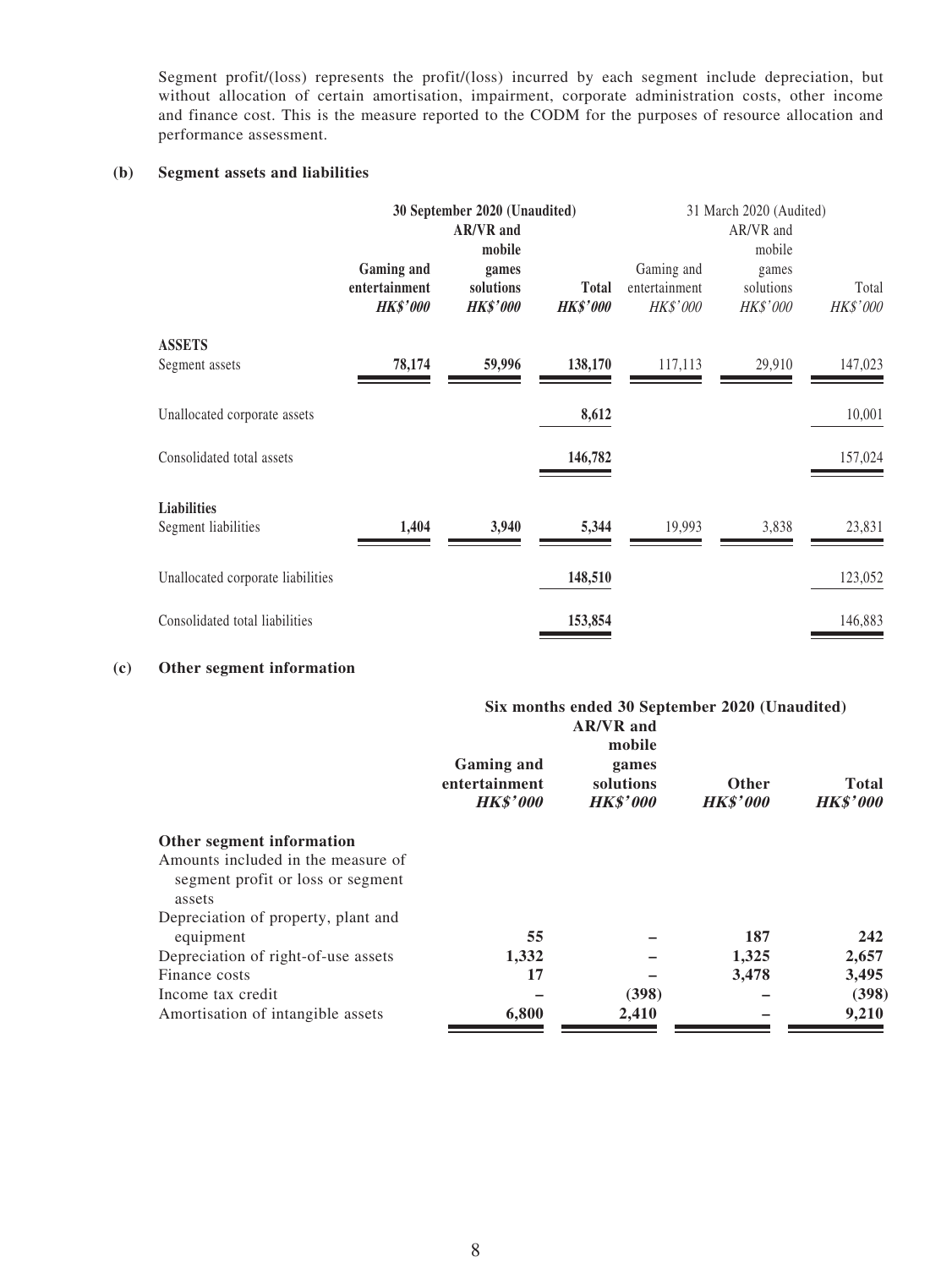|                                     |                 | Six months ended 30 September 2019 (Unaudited)                                            |                 |                 |                 |                 |
|-------------------------------------|-----------------|-------------------------------------------------------------------------------------------|-----------------|-----------------|-----------------|-----------------|
|                                     |                 |                                                                                           | Continuing      |                 | Discontinued    |                 |
|                                     |                 |                                                                                           | operations      |                 | operation       |                 |
|                                     |                 | AR/VR and                                                                                 |                 |                 |                 |                 |
|                                     | Gaming          | mobile                                                                                    |                 |                 | Gaming          |                 |
|                                     | and             | games                                                                                     |                 |                 | and             |                 |
|                                     | entertainment   | solutions                                                                                 | Other           | Subtotal        | entertainment   | Total           |
|                                     | <b>HK\$'000</b> | <b>HK\$'000</b>                                                                           | <i>HK\$'000</i> | <i>HK\$'000</i> | <i>HK\$'000</i> | <i>HK\$'000</i> |
|                                     |                 | (Re-presented) (Re-presented) (Re-presented) (Re-presented) (Re-presented) (Re-presented) |                 |                 |                 |                 |
| Other segment information           |                 |                                                                                           |                 |                 |                 |                 |
| Amounts included in the measure     |                 |                                                                                           |                 |                 |                 |                 |
| of segment profit or loss or        |                 |                                                                                           |                 |                 |                 |                 |
| segment assets                      |                 |                                                                                           |                 |                 |                 |                 |
| Depreciation of property,           |                 |                                                                                           |                 |                 |                 |                 |
| plant and equipment                 | 55              | 27                                                                                        | 151             | 233             | 1,312           | 1,545           |
| Depreciation of right-of-use assets |                 |                                                                                           | 1,420           | 1,420           |                 | 1,420           |
| Finance costs                       |                 |                                                                                           | 4,573           | 4,573           |                 | 4,573           |
| Income tax credit                   |                 | (366)                                                                                     |                 | (366)           |                 | (366)           |
| Amortisation of intangible assets   |                 | 2,410                                                                                     |                 | 2,410           | 2,988           | 5,398           |

#### **(d) Major customer**

Revenue from external customers contributing 10% or more to the Group's revenue for the six months ended 30 September 2020 are as follows:

|                   |                                        | Six months ended<br>30 September       |  |  |
|-------------------|----------------------------------------|----------------------------------------|--|--|
| <b>Customer</b>   | 2020<br><b>HK\$'000</b><br>(Unaudited) | 2019<br><b>HK\$'000</b><br>(Unaudited) |  |  |
| $\mathbf{A}$<br>B | 1,600<br>909                           | N/A (Note)<br>N/A (Note)               |  |  |

Other than as disclosed above, no other sales to a single customer of the Group accounted for 10% or more of total revenue of the Groups for the both periods.

Note: The corresponding revenue did not contribute over 10% of the total revenue of the Group.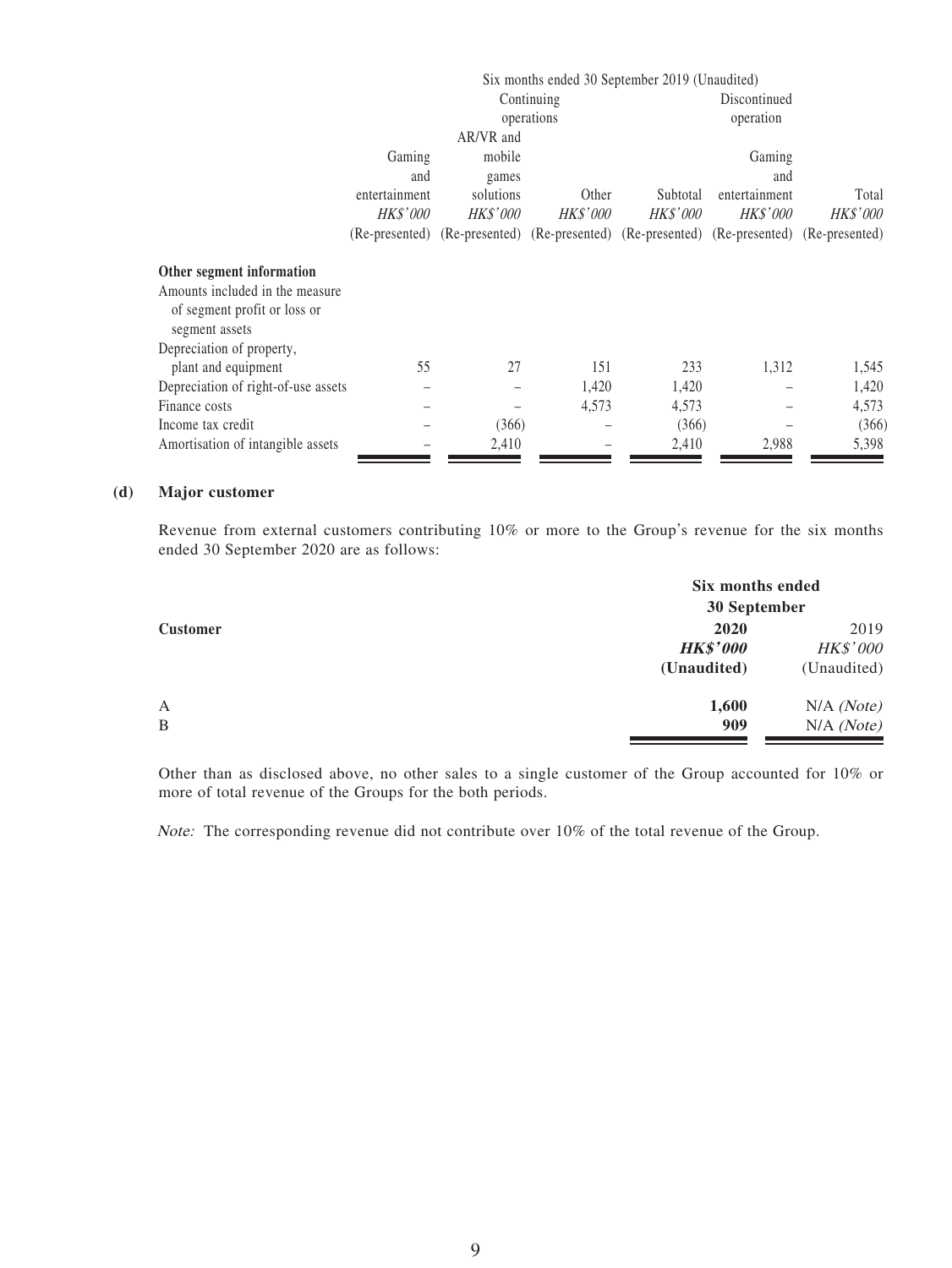#### **(e) Geographical**

The Group's revenue from external customers by geographical market is as follows:

|                                  | Six months ended<br>30 September |                |  |
|----------------------------------|----------------------------------|----------------|--|
|                                  | 2020                             | 2019           |  |
|                                  | <b>HK\$'000</b>                  | HK\$'000       |  |
|                                  | (Unaudited)                      | (Unaudited)    |  |
|                                  |                                  | (Re-presented) |  |
| <b>Continuing operations</b>     |                                  |                |  |
| Hong Kong                        | 2,709                            | 1,980          |  |
| Kingdom of Cambodia ("Cambodia") |                                  | 19,500         |  |
|                                  | 2,709                            | 21,480         |  |
| <b>Discontinued operation</b>    |                                  |                |  |
| Republic of Vanuatu ("Vanuatu")  |                                  | 7,021          |  |
| Total                            | 2,709                            | 28,501         |  |

The Group's information about its non-current assets by geographical location of the assets is as follows:

|           | 30 September    | 31 March  |
|-----------|-----------------|-----------|
|           | 2020            | 2020      |
|           | <b>HK\$'000</b> | HK\$'000  |
|           | (Unaudited)     | (Audited) |
| Hong Kong | 27,624          | 31,548    |
| Cambodia  | 62,686          | 74,866    |
|           | 90,310          | 106,414   |

### **5. REVENUE**

An analysis of the Group's revenue is as follows:

|                                                                                                                                                 | Six months ended                       |                                                          |
|-------------------------------------------------------------------------------------------------------------------------------------------------|----------------------------------------|----------------------------------------------------------|
|                                                                                                                                                 | 30 September                           |                                                          |
|                                                                                                                                                 | 2020<br><b>HK\$'000</b><br>(Unaudited) | 2019<br><b>HK\$'000</b><br>(Unaudited)<br>(Re-presented) |
| <b>Continuing operations</b><br>Revenue from investments in gaming and entertainment related businesses<br>- Investment in VIP room in Cambodia |                                        |                                                          |
| Net gaming win                                                                                                                                  |                                        | 26,170                                                   |
| Less: Commission                                                                                                                                |                                        | (6,670)                                                  |
| Service income derived from AR/VR and mobile games solutions                                                                                    | 2,709                                  | 1,980                                                    |
|                                                                                                                                                 | 2,709                                  | 21,480                                                   |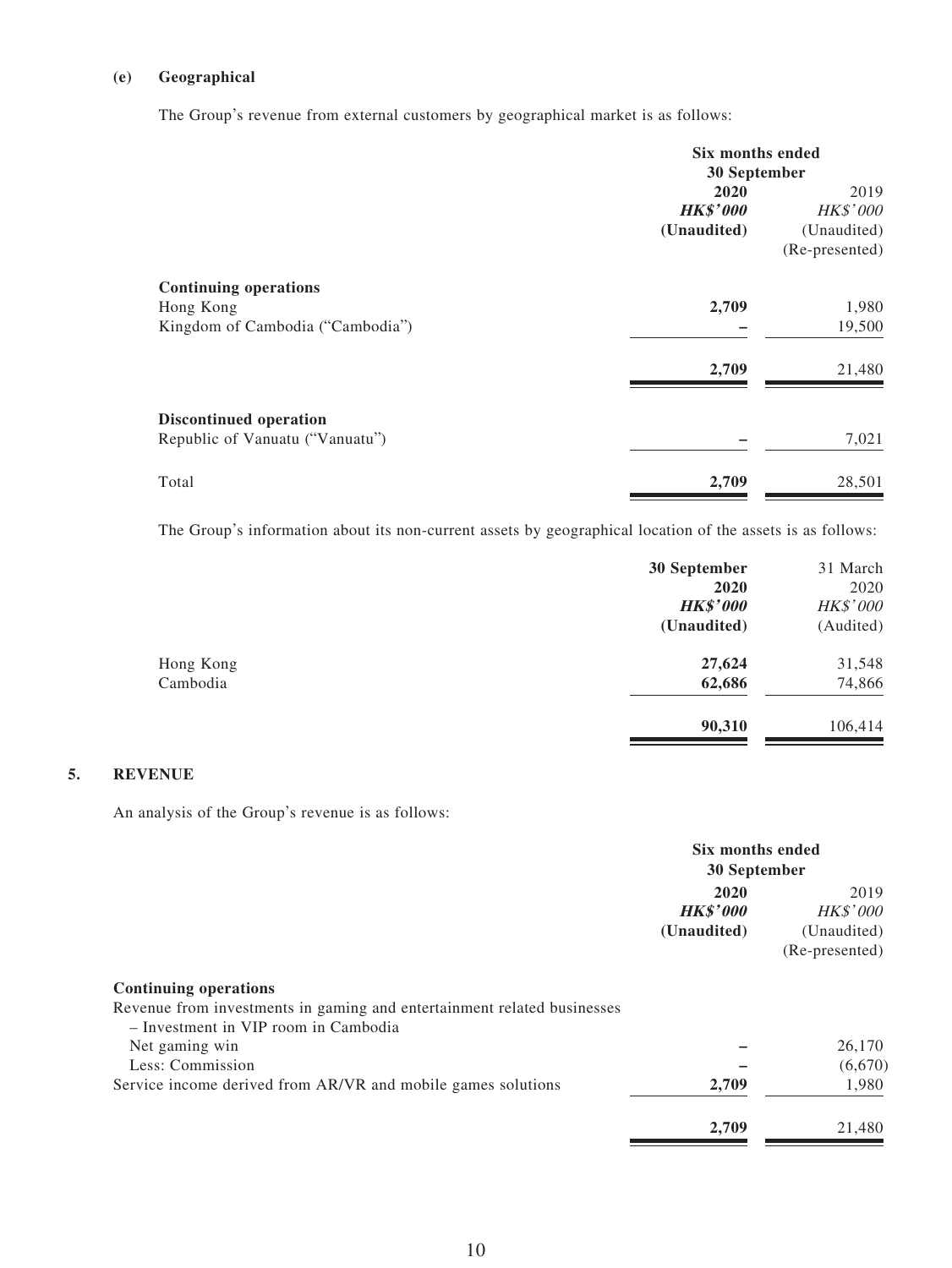### **6. OTHER INCOME AND OTHER GAIN**

An analysis of the Group's other income and other gain are as follows:

|                                                   | Six months ended<br>30 September       |                                        |
|---------------------------------------------------|----------------------------------------|----------------------------------------|
|                                                   | 2020<br><b>HK\$'000</b><br>(Unaudited) | 2019<br><b>HK\$'000</b><br>(Unaudited) |
| <b>Continuing operations</b>                      |                                        |                                        |
| Consultancy fee income                            | 4,000                                  |                                        |
| Bank interest income                              | 32                                     |                                        |
| Fair value gain on promissory notes               | 11,046                                 |                                        |
| Gain on disposal of property, plant and equipment |                                        | 419                                    |
| Gain on disposal of right-of-use assets           | 195                                    |                                        |
| Government subsidy                                | 363                                    |                                        |
| Sundry income                                     |                                        | 3                                      |
|                                                   | 15,636                                 | 422                                    |

### **7. FINANCE COSTS**

|                                                             | Six months ended<br>30 September |                 |
|-------------------------------------------------------------|----------------------------------|-----------------|
|                                                             |                                  |                 |
|                                                             | 2020                             | 2019            |
|                                                             | <b>HK\$'000</b>                  | <i>HK\$'000</i> |
|                                                             | (Unaudited)                      | (Unaudited)     |
| <b>Continuing operations</b>                                |                                  |                 |
| Interest on promissory notes                                |                                  | 2,187           |
| Interest on convertible bonds                               | 1,927                            | 2,274           |
| Interest on lease liabilities                               | 168                              | 90              |
| Finance charges on obligations under a finance lease        |                                  |                 |
| Interest on other borrowings                                | 1,400                            | 21              |
| Total interest expense on financial liabilities not at fair |                                  |                 |
| value through profit or loss                                | 3,495                            | 4,573           |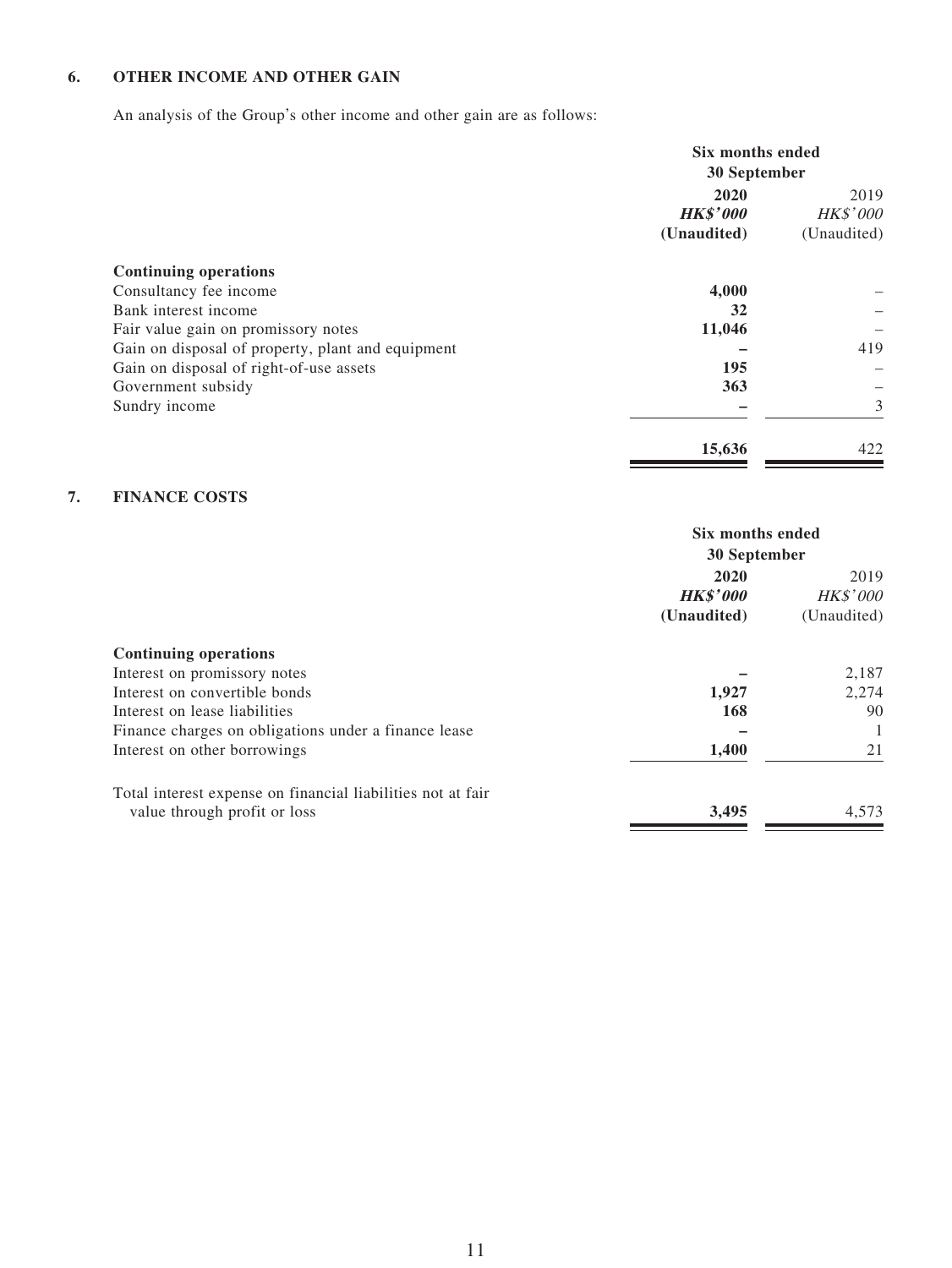#### **8. LOSS BEFORE TAXATION**

Loss before taxation is arrived at after charging:

|     |                                                                                                   | Six months ended<br>30 September       |                                                   |
|-----|---------------------------------------------------------------------------------------------------|----------------------------------------|---------------------------------------------------|
|     |                                                                                                   | 2020<br><b>HK\$'000</b><br>(Unaudited) | 2019<br>HK\$'000<br>(Unaudited)<br>(Re-presented) |
| (a) | <b>Continuing operations</b><br>Staff costs (including directors' emoluments)                     |                                        |                                                   |
|     | Salaries, allowances and other benefits<br>Contributions to defined contribution retirement plans | 2,949<br>46                            | 3,477<br>105                                      |
|     |                                                                                                   | 2,995                                  | 3,582                                             |
| (b) | Other items                                                                                       |                                        |                                                   |
|     | Depreciation of property, plant and equipment                                                     | 242                                    | 233                                               |
|     | Depreciation of right-of-use assets                                                               | 2,657                                  | 1,420                                             |
|     | Amortisation of intangible assets                                                                 | 9,210                                  | 2,410                                             |
|     | Expense related to short-term lease                                                               | 538                                    | 4,340                                             |
|     | Impairment of trade receivables                                                                   | 293                                    |                                                   |
|     | Impairment of other receivables                                                                   | 755                                    |                                                   |

#### **9. INCOME TAX**

Pursuant to the rules and regulations of Bermuda, British Virgin Islands ("**BVI**"), Cambodia and Vanuatu, the Group is not subject to any income tax in Bermuda, BVI, Cambodia and Vanuatu.

Hong Kong profits tax has been provided at the rate of 16.5% (2019: 16.5%) on the estimated assessable profits arising in Hong Kong.

| Six months ended<br>30 September |      |
|----------------------------------|------|
|                                  |      |
|                                  |      |
|                                  | (32) |
|                                  |      |
| 398                              | 398  |
| 398                              | 366  |
|                                  |      |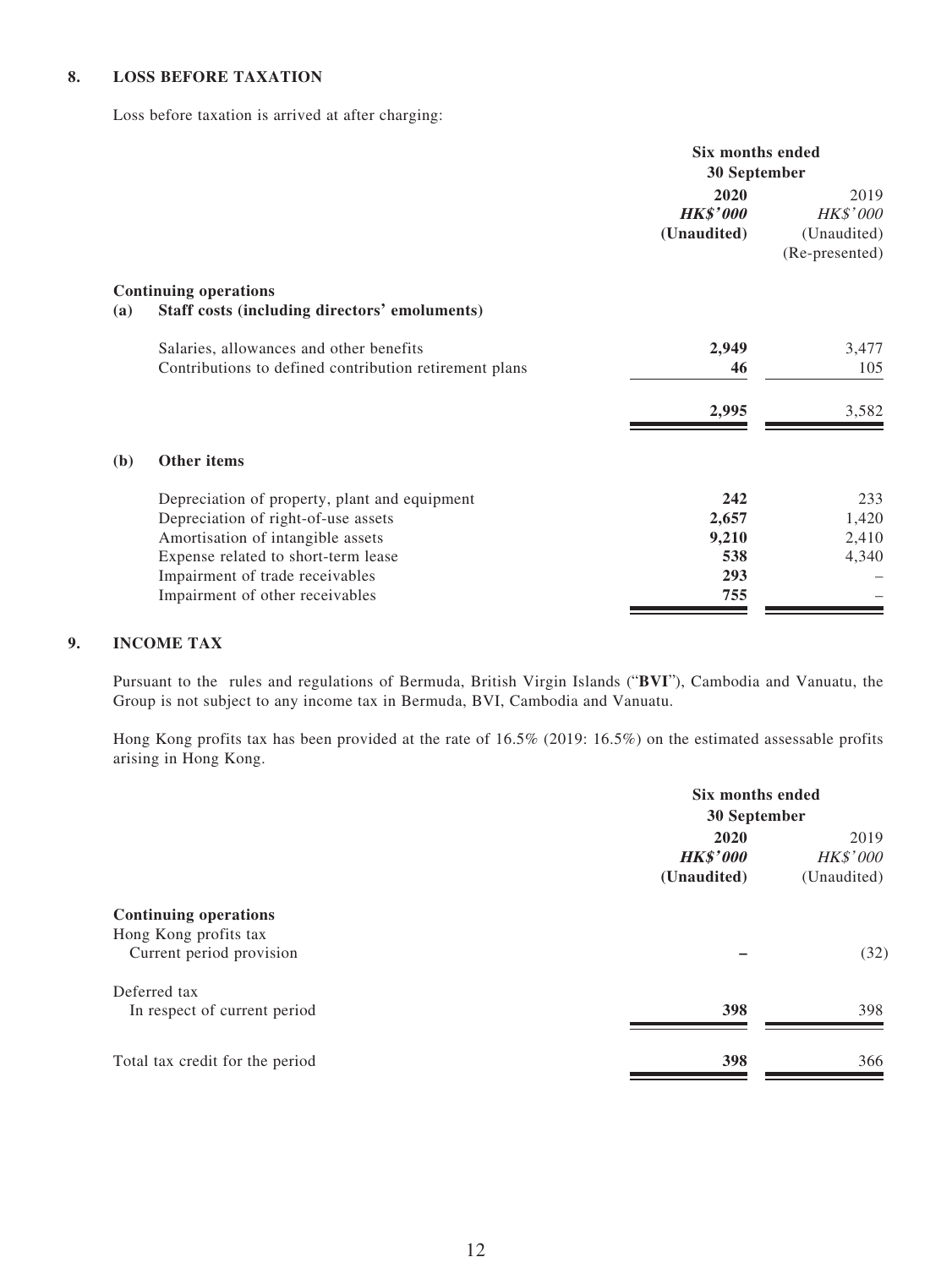#### **10. DIVIDENDS**

The Directors do not recommend the payment of an interim dividend for the six months ended 30 September 2020 (2019: Nil).

#### **11. LOSS PER SHARE**

#### **(a) Basic loss per share**

The calculation of the basic loss per share was based on the unaudited loss from continuing operations and loss from discontinued operation attributable to owners of the Company of approximately HK\$6,168,000 (2019: HK\$14,663,000) and the weighted average number of 1,282,475,000 (2019: 1,250,782,000) ordinary shares in issue during the Period under Review.

#### **(b) Diluted loss per share**

No adjustment has been made to the basic loss per share amounts presented for the six months ended 30 September 2020 and 30 September 2019 in respect of a potential dilution of share options and convertible bonds as the impact of the share options and convertible bonds had an anti-dilutive effect on the basic loss per share amounts presented.

#### **12. TRADE AND OTHER RECEIVABLES**

|                                   | 30 September    | 31 March        |
|-----------------------------------|-----------------|-----------------|
|                                   | 2020            | 2020            |
|                                   | <b>HK\$'000</b> | <b>HK\$'000</b> |
|                                   | (Unaudited)     | (Audited)       |
| Trade receivables                 | 4,049           | 2,840           |
| Less: Allowance for credit losses | (841)           | (548)           |
|                                   | 3,208           | 2,292           |
| Other receivables                 | 56,116          | 52,116          |
| Less: Allowance for credit losses | (10, 599)       | (9, 844)        |
|                                   | 45,517          | 42,272          |
| Rental and other deposits         | 2,090           | 1,050           |
|                                   | 50,815          | 45,614          |
| Prepayments                       | 2,007           | 1,779           |
|                                   | 52,822          | 47,393          |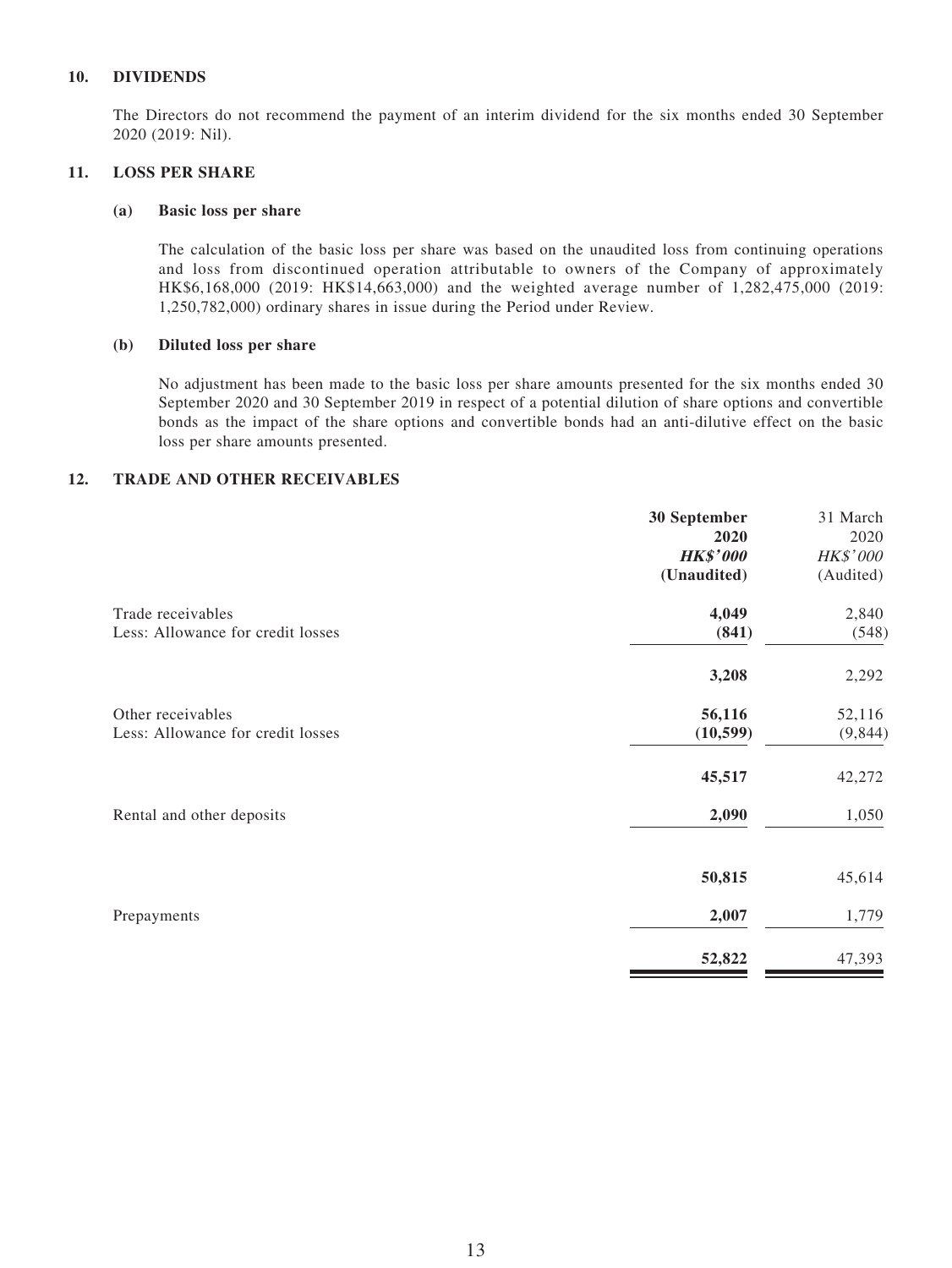#### **13. TRADE AND OTHER PAYABLES**

|                             |             | 30 September    | 31 March  |
|-----------------------------|-------------|-----------------|-----------|
|                             |             | 2020            | 2020      |
|                             | <b>Note</b> | <b>HK\$'000</b> | HK\$'000  |
|                             |             | (Unaudited)     | (Audited) |
| Trade payables              |             | 600             |           |
| Accruals and other payables |             | 7,913           | 7,167     |
| Due to related companies    | a           |                 | 300       |
|                             |             | 8,513           | 7,467     |

Notes:

All the trade and other payables are expected to be settled within one year.

(a) The amounts due to related companies are unsecured, non-interest bearing and repayable on demand.

#### **14. PROMISSORY NOTES**

|                                           | 30 September<br>2020<br><b>HK\$'000</b><br>(Unaudited) | 31 March<br>2020<br><b>HK\$'000</b><br>(Audited) |
|-------------------------------------------|--------------------------------------------------------|--------------------------------------------------|
| At the beginning of the period/year       | 14,417                                                 | 46,475                                           |
| Issuance of promissory notes              |                                                        | 62,000                                           |
| Fair value adjustment                     | (11, 046)                                              | (47, 583)                                        |
| Effective interest on promissory notes    |                                                        | 3,525                                            |
| Transfer to other borrowing               |                                                        | (50,000)                                         |
| At the end of the period/year             | 3,371                                                  | 14,417                                           |
| Portion classified as current liabilities |                                                        |                                                  |
| Non-current portion                       | 3,371                                                  | 14,417                                           |

Notes:

- (a) On 18 October 2017, the Company issued unsecured promissory notes with principal value of HK\$14,000,000 for the acquisition of Explicitly Grand Investments Limited. The promissory notes are interest free and fall due on 17 October 2019. The fair values of the promissory notes at date of issuance was HK\$12,490,000. The promissory notes are subsequently measured at amortised cost, using effective interest rate of 5.87%. The promissory notes were settled on 4 March 2019.
- (b) In 2006, the Company issued promissory notes to directors of Greek Mythology and certain independent third parties with total face value of approximately HK\$1,454,722,000 as part of the consideration for the further 30% equity interest in Greek Mythology. The promissory notes were unsecured, non-interest bearing and repayable in 2016.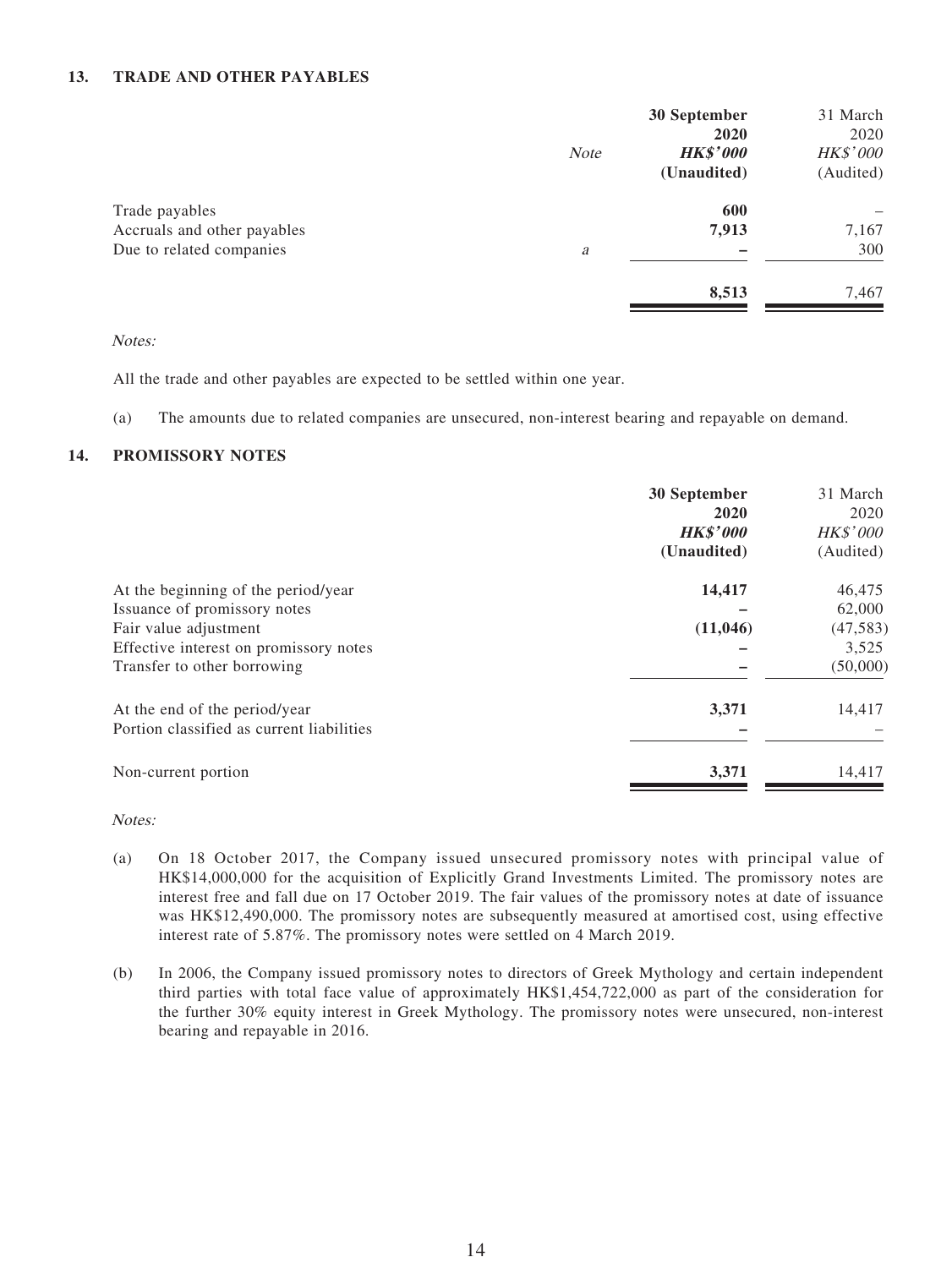(c) Pursuant to a subscription agreement (the "Subscription Agreement") entered into between the Company and a shareholder and director of the Company, Mr. Ng Man Sun, ("Mr. Ng") irrevocably undertook and guaranteed the Company that the irrecoverable debts from certain collaborators of AMA International Limited ("AMA") should not be more than HK\$50,000,000 for the year ended 31 March 2010. Otherwise, Mr. Ng would compensate the Company by offsetting against his promissory notes for the excess with a cap of face value of HK\$300,000,000.

In addition, during the year ended 31 March 2010, Mr. Ng irrevocably undertook and guaranteed the Company the repayment of debts due from the specified collaborators of AMA of up to HK\$300,000,000 on security of other promissory notes with a total face value of HK\$300,000,000.

During the year ended 31 March 2010, AMA made an allowance for impairment of bad and doubtful debts of approximately HK\$2,515,674,000 which included the amounts due from specific collaborators.

As a result, approximately HK\$400,106,000 was deducted from the face value of the promissory notes of HK\$600,000,000 held by Mr. Ng to offset against the bad and doubtful debts in AMA and recognised in the consolidated income statement for the year ended 31 March 2010.

On 18 March 2016 and 15 September 2016, the Company issued two separate writ of summons in the Court of First Instance of the High Court of Hong Kong claiming against Ms. Lee Bing ("Ms. Lee") and Mr. Wu Weide ("Mr. Wu").

On 29 December 2017, the Company entered into the Deed of Settlement (the "Deed") in relation to the settlement of the disputes on the HK\$190 million promissory notes (the "PNs") with Ms. Lee and Mr. Wu (collectively the "Holders"), pursuant to which the Company has agreed with the Holders on a settlement proposal in respect of the PNs concerned. The Company and the Holders agreed the settlement as follow:

- i) paying a total sum of HK\$85,500,000 to the Holders in the following manner:
	- (a) the sum of HK\$5,500,000 and which shall be paid to the solicitors of the Holders;
	- (b) the sum of HK\$20,000,000 by the issuance of promissory notes ("PN1") in favour of the Holders and with a maturity date falling on the last business day of the period of nine calendar months after the issuance of promissory notes;
	- (c) the sum of HK\$30,000,000 by the issuance of promissory notes ("PN2") in favour of the Holders and with a maturity date falling on the last business day of the period of eighteen calendar months after the issuance of promissory notes;
	- (d) the balance of HK\$30,000,000 to be satisfied by the issuance by the Company of a convertible bond in favour of the Holders ("CB1") at a conversion price of HK\$0.249 per share. In case the Holders intend to sell, transfer, assign or dispose of the CB1 or any part thereof to a third party, the Holders shall first serve a written notice to Mr. Ng, with a copy to the Company offering to sell to Mr. Ng;

and

ii) transferring and assigning a total sum of HK\$104,500,000 of the PNs in favour of Mr. Ng Man Sun ("Mr. Ng") or such other person or entity as the Company shall nominate and the total sum of HK\$104,500,000 of the PNs was settled by issuing the convertible bonds ("CB2") at a conversion price of HK\$0.3 per share.

The above settlement have been approved by the independent shareholders at a special general meeting of the Company held on 19 June 2018. All the PN1, PN2, CB1 and CB2 were issued on 23 July 2018.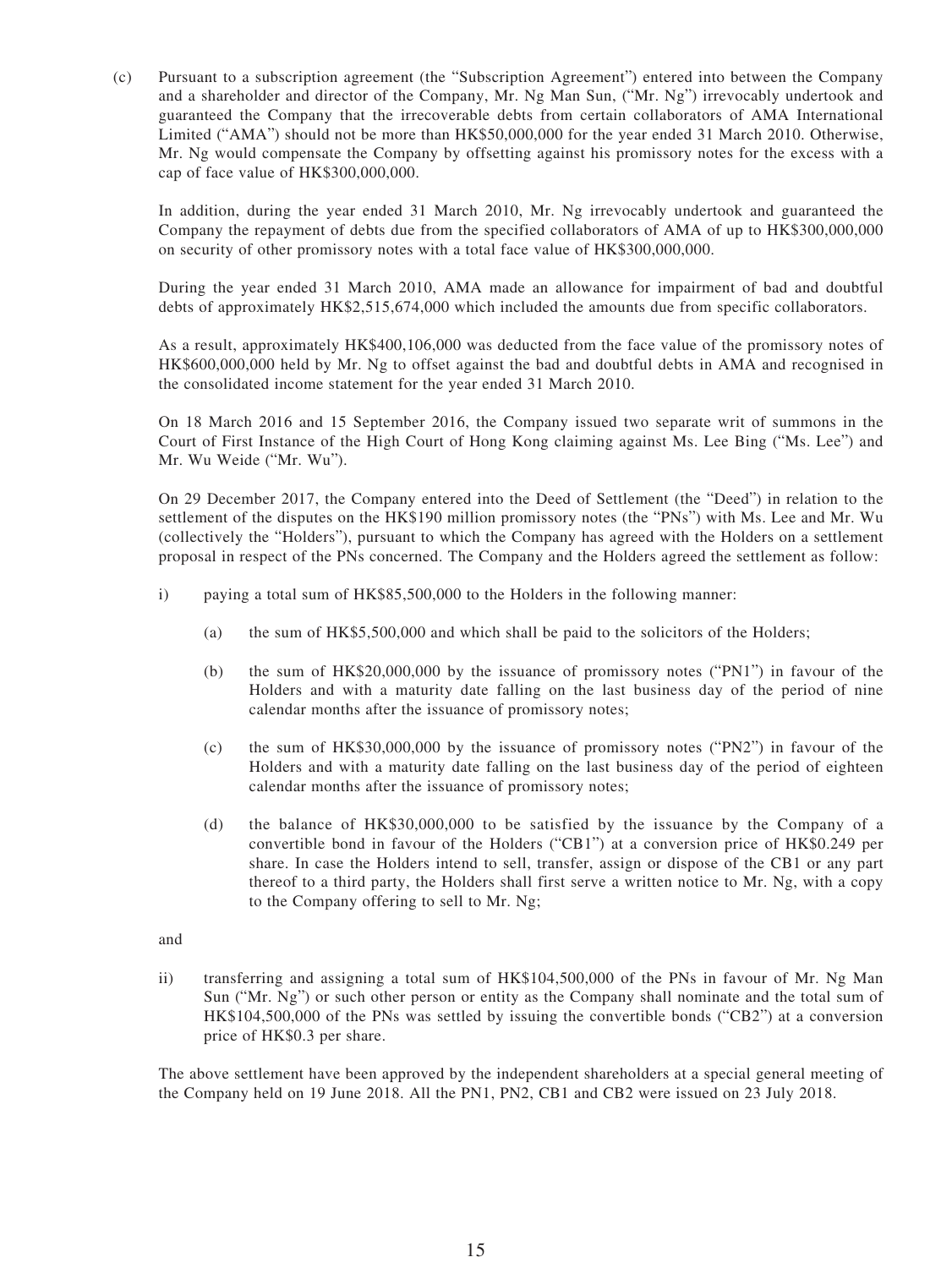The PN1 and PN2 are interest free and fall due on 23 April 2019 and 23 January 2020 respectively. The fair values of PN1 and PN2 at the date of issuance were approximately HK\$18,064,000 and HK\$24,083,000 respectively. The PN1 and PN2 are subsequently measured at amortised cost, using effective interest rate of 14.53% and 15.73% respectively.

- (d) On 31 March 2020, the Company issued unsecured promissory notes with principal value HK\$62,000,000 for the acquisition of the license right of gaming tables in Cambodia for 5 years. The promissory note are interest free and fall due on 29 September 2022. Pursuant to the Assignment Agreement, the promissory note is subjected to change according to the profits guarantee as following:
	- (i) The profits guarantee for the first 12 months is HK\$28,000,000 ("First Guaranteed Profit"); and
	- (ii) The profits guarantee for the second 12 months is HK\$32,000,000 ("Second Guaranteed Profit").

In the event that the actual profit for the first 12 months ("First Actual Profit") failed to meet the First Guaranteed Profit, the promissory note holder will use the promissory note to settle the first compensation amount as follow:

The first compensation amount = (First Guaranteed Profit – First Actual Profit) x 2

In the event that the actual profit for the second 12 months ("Second Actual Profit") failed to meet the Second Guaranteed Profit, the promissory note holder will use the promissory note to settle the second compensation amount as follow:

The second compensation amount = (Second Guaranteed Profit – Second Actual Profit) x 2

In the event the net profit after tax of the relevant guarantee period exceeds the guaranteed profits, the consideration shall not be adjusted.

Based on the above-mentioned consideration adjustment mechanism, the aggregate maximum compensation amount would be HK\$120 million in case the license right of gaming tables earn zero profit during the 24-month period after the assignment commencement.

The fair value of the promissory note at the date of issue is approximately HK\$14,417,000. The promissory note was treated as contingent consideration payable and is subsequently measured at FVTPL taking into account the possibility of any fair value change should the abovementioned circumstances trigger the profit adjustment on the principal amount of the promissory note.

At 30 September 2020, the fair value of the promissory note is HK\$3,371,000.

The fair value of the promissory note as at 30 September 2020 was categorised as Level 3 under the fair value measurement hierarchy and was determined by an independent qualified valuer engaged by the Company using Monte-Carlo simulation approach with the key assumptions and input described below:

#### **Key input Sensitivity analysis**

17.6% discount rate The higher the discount rate, the lower the value of the promissory note and vice versa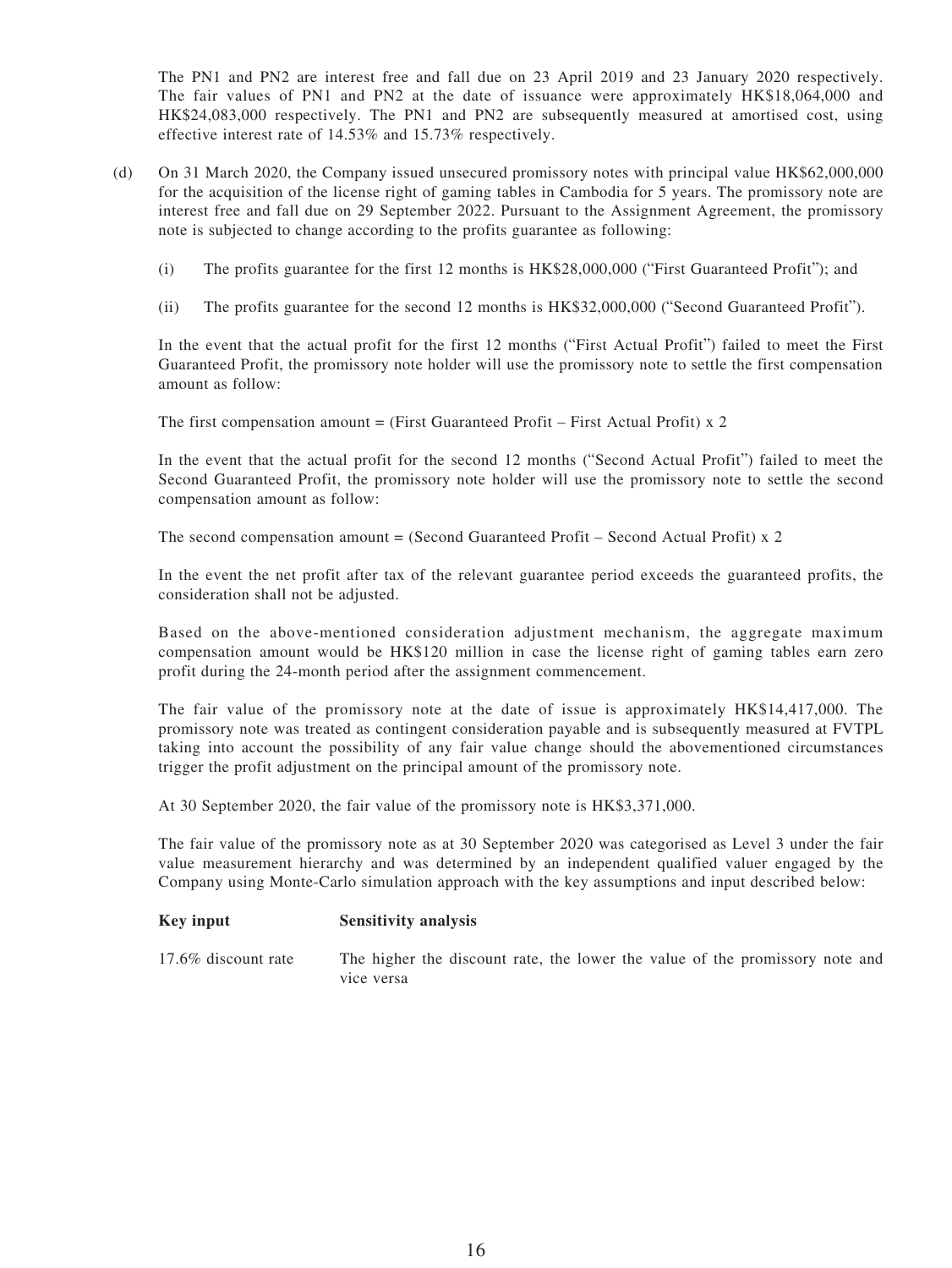#### **15. CONVERTIBLE BONDS**

The liabilities component of convertible bonds is as follows:

|                                           | 30 September    | 31 March        |
|-------------------------------------------|-----------------|-----------------|
|                                           | 2020            | 2020            |
|                                           | <b>HK\$'000</b> | <b>HK\$'000</b> |
|                                           | (Unaudited)     | (Audited)       |
| CB1                                       | 29,650          | 27,723          |
| CB2                                       |                 |                 |
| At the end of the period/year             | 29,650          | 27,723          |
| Portion classified as current liabilities | (29,650)        | (27, 723)       |
| Non-current portion                       |                 |                 |

As mentioned in note 14 above, the Company issued CB1 and CB2 to settle part of the PNs.

#### **CB1**

The principal amount of CB1 is HK\$30,000,000. The holders of the CB1 will be able to convert the outstanding principal amount in whole or in part (in multiples of HK\$1,000,000) into ordinary shares of the Company at a conversion price of HK\$0.249 per conversion share (subject to be customary anti-dilutive adjustments) until the maturity date (i.e. 23 October 2020). The Company has an option to early redeem the CB1 at an amount equal to 100% of the principal amount any time since the issue date but before the maturity date. The CB1 is not interest bearing.

The CB1 is determined to be a compound financial instrument with a conversion option, that will or may be settled by an exchange of a fixed number of ordinary shares of the Company for a fixed amount of cash, being treated as equity. The liability components include host debt component (being the Company's obligation to pay the principal amount of the CB1 on maturity date if the CB1 is not converted or redeemed).

On initial recognition of the CB1, the equity component is assigned the residual amount after deducting from the fair value of the instrument as a whole the amount separately determined for the liability component. The value of the early redemption option embedded in the CB1 other than the equity component (i.e. the conversion option) is included in the liability component. Accordingly, on initial recognition, the Group first determines the carrying amount of the liability component by measuring the fair value of a similar liability that does not have an associated equity component. The carrying amount of the equity instrument is then determined by deducting the fair value of the financial liability from the fair value of the CB1 as a whole. The fair value of the liability component was calculated using a discounted cash flow approach. The key unobservable input of the valuation is the discount rate adopted of 14.34%. At subsequent reporting dates, the liability component (that does not include the early redemption option) is carried at amortised cost with an effective interest rate of 14.34%.

Movements of the carrying amount of the liability component of the CB1 are as follows:

|                                                                                       | 30 September<br>2020<br><b>HK\$'000</b><br>(Unaudited) | 31 March<br>2020<br><b>HK\$'000</b><br>(Audited) |
|---------------------------------------------------------------------------------------|--------------------------------------------------------|--------------------------------------------------|
| At the beginning of the period/year<br>Interest expense (based on effective interest) | 27,723<br>1,927                                        | 24,237<br>3,486                                  |
| At the end of the period/year                                                         | 29,650                                                 | 27,723                                           |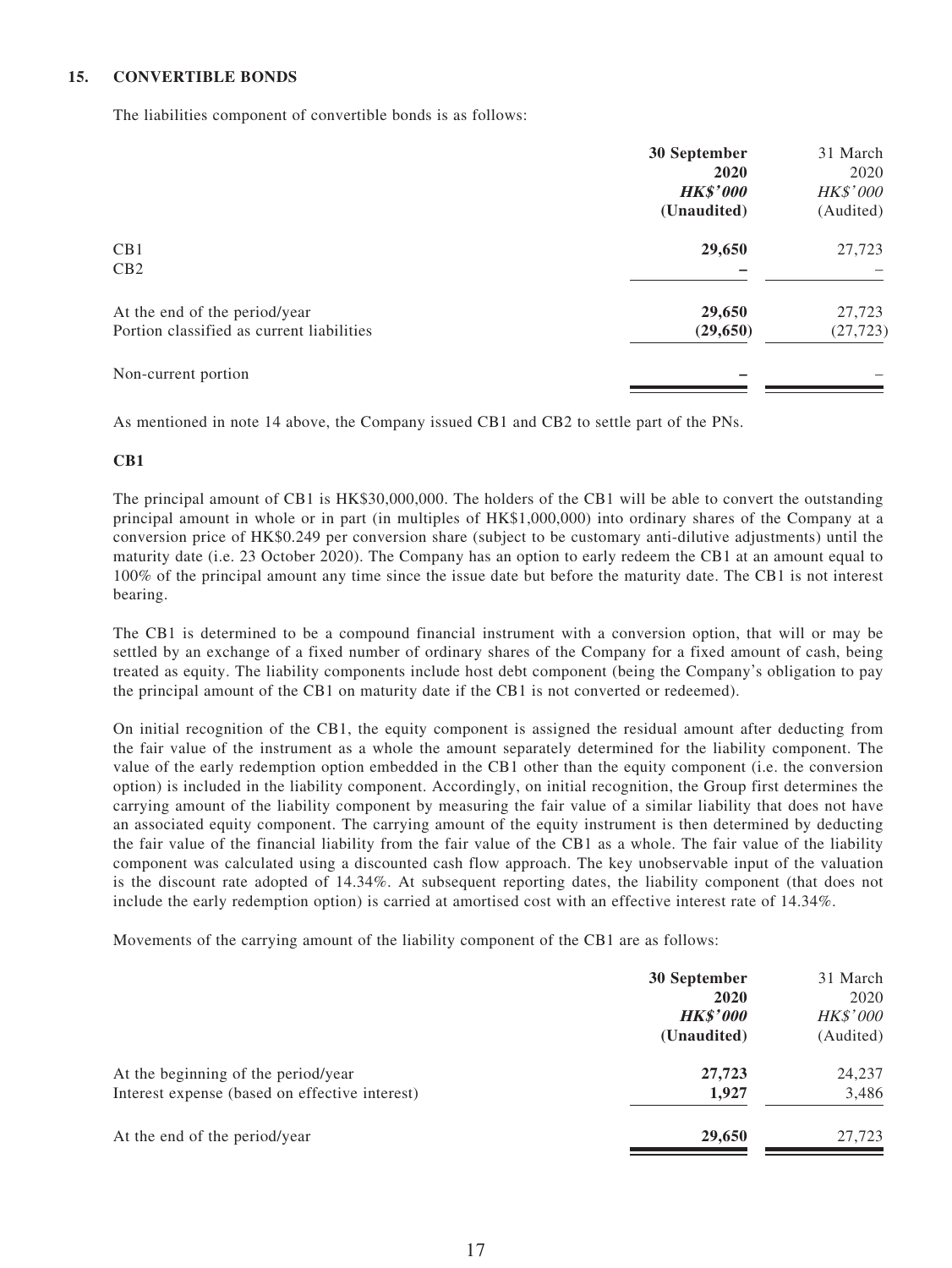### **CB2**

The principal amount of CB2 is HK\$104,500,000. The holder of the CB2 will be able to convert the outstanding principal amount in whole or in part (in multiples of HK\$1,000,000) into ordinary shares of the Company at a conversion price of HK\$0.3 per conversion share (subject to be customary anti- dilutive adjustments) until the maturity date (i.e. 23 July 2019). The Company has an option to early redeem the CB2 at an amount equal to 100% of the principal amount any time since the issue date but before the maturity date. The CB2 is not interest bearing.

The CB2 is determined to be a compound financial instrument with a conversion option, that will or may be settled by an exchange of a fixed number of ordinary shares of the Company for a fixed amount of cash, being treated as equity. The liability components include host debt component (being the Company's obligation to pay the principal amount of the CB2 on maturity date if the CB2 is not converted or redeemed).

On initial recognition of the CB2, the equity component is assigned the residual amount after deducting from the fair value of the instrument as a whole the amount separately determined for the liability component. The value of the early redemption option embedded in the CB2 other than the equity component (i.e. the conversion option) is included in the liability component. Accordingly, on initial recognition, the Group first determines the carrying amount of the liability component by measuring the fair value of a similar liability that does not have an associated equity component. The carrying amount of the equity instrument is then determined by deducting the fair value of the financial liability from the fair value of the CB2 as a whole. The fair value of the liability component was calculated using a discounted cash flow approach. The key unobservable input of the valuation is the discount rate adopted of 13.84%. At subsequent reporting dates, the liability component (that does not include the early redemption option) is carried at amortised cost with an effective interest rate of 13.84%.

Movements of the carrying amount of the liability component of the CB2 are as follows:

|                                                                                                     | 30 September<br>2020<br><b>HK\$'000</b><br>(Unaudited) | 31 March<br>2020<br><b>HK\$'000</b><br>(Audited) |
|-----------------------------------------------------------------------------------------------------|--------------------------------------------------------|--------------------------------------------------|
| At the beginning of the period/year<br>Interest expense (based on effective interest)<br>Conversion |                                                        | 14,410<br>590<br>(15,000)                        |
| At the end of the period/year                                                                       |                                                        |                                                  |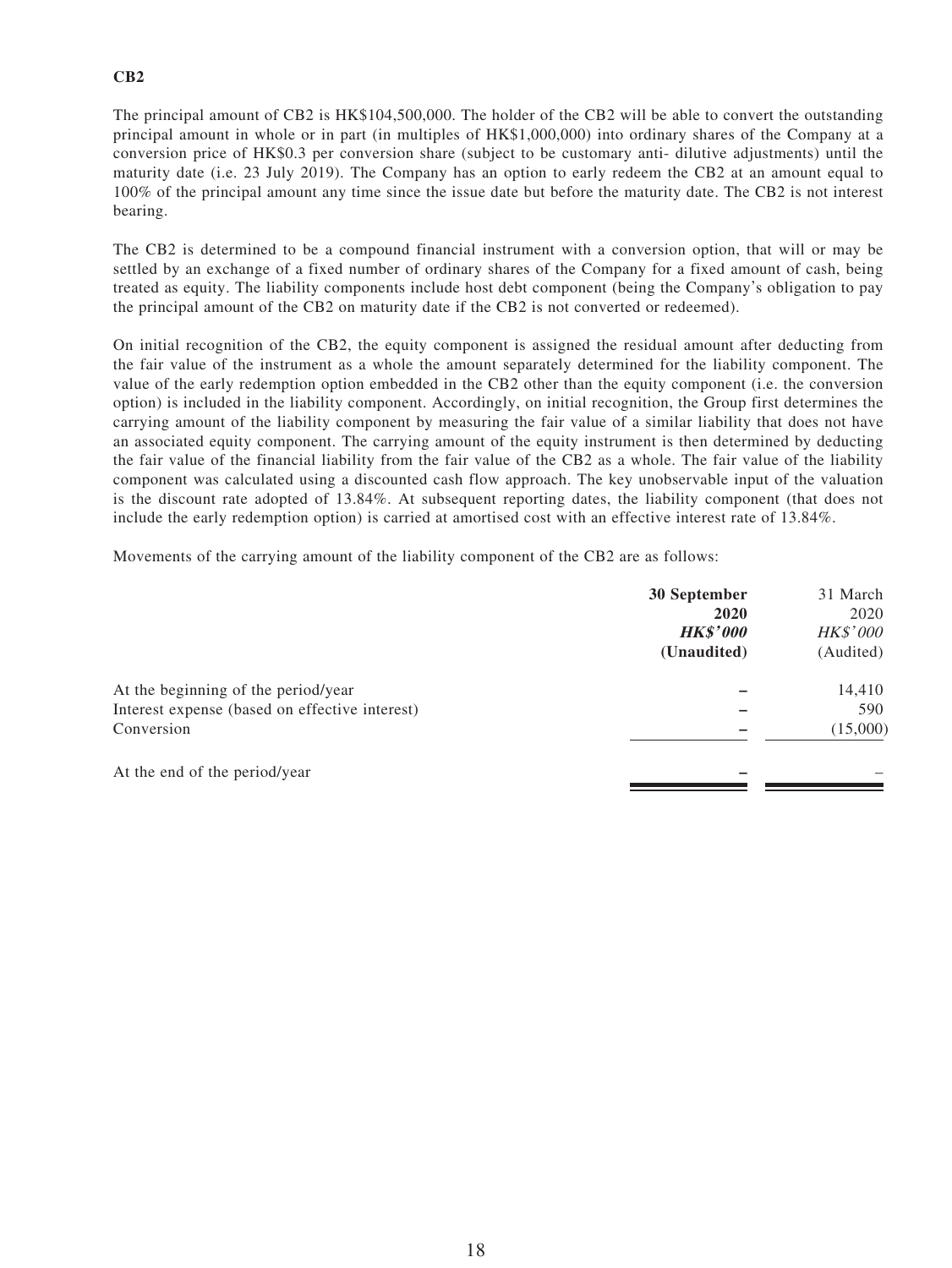# **MANAGEMENT DISCUSSION AND ANALYSIS**

The board (the "Board") of directors (the "Directors") of Century Entertainment International Holdings Limited ("Century Entertainment" or the "Company"; stock code: 959) report the unaudited condensed consolidated interim results of the Company and its subsidiaries (collectively the "Group") for the six months ended 30 September 2020 (the "Period under Review") (the "2020 Interim Results"). The 2020 Interim Results have been reviewed by the audit committee of the Company.

### **FINANCIAL REVIEW**

The principal activities of the Group are investment holdings, operating the gaming tables in Cambodia, the development of innovative intellectual properties and technological solutions in connection with AR/VR applications to clients, and operating the VIP room in Cambodia which had been terminated with effect from 1 June 2020. For the Period under Review, the gaming business in Cambodia continued to be the main revenue driver for the Group.

The Group recorded a revenue of approximately HK\$2.7 million for the continuing operations for the Period under Review, decreasing 87.4% as compared to approximately HK\$21.5 million in the corresponding period last year. The decrease in revenue was mainly attributable to the spread of COVID-19 and the temporary closure of all casinos in Cambodia since 1 April 2020 affecting (i) the VIP room gaming business which had then been terminated from 1 June 2020; and (ii) the gaming table business and also that the work on the re-opening of the casino is still in progress. Net loss for the Period under Review was approximately HK\$6.2 million, decreasing 54.1% as compared to approximately HK\$13.5 million for the corresponding period last year. The decrease in loss was primarily the result of loss incurred for the period which was mainly due to the decrease in revenue as mentioned above and the amortisation of intangible assets for this period for continuing operations, which was then offset by the fair value gain on promissory notes and consultancy income.

### **Capital Structure**

As at 30 September 2020, the Company's total number of issued shares was 1,282,475,614 (31 March 2020: 1,282,475,614) at HK\$0.20 each. The Group's consolidated net assets totalled approximately HK\$4.0 million, representing a decrease of approximately HK\$6.1 million as compared to that of approximately HK\$10.1 million as at 31 March 2020.

### **Settlement Promissory Notes and Convertible Bonds**

On 29 December 2017, the Company entered into the Deed of Settlement in relation to the settlement of the disputes on the HK\$190 million promissory notes and issued the Settlement Promissory Notes and the Convertible Bonds to Ms. Lee Bing and Mr. Wu Weide (the "Holders"). The Settlement Promissory Notes amounted to HK\$30,000,000 fell due on 23 January 2020 and the Convertible Bonds amounted to HK\$30,000,000 matured on 23 October 2020 respectively. As at the date of this report, the Settlement Promissory Notes in the amount of HK\$28,000,000 and the Convertible Bonds in the amount of HK\$30,000,000 are outstanding and negotiation with the Holders on the settlement plan is in progress.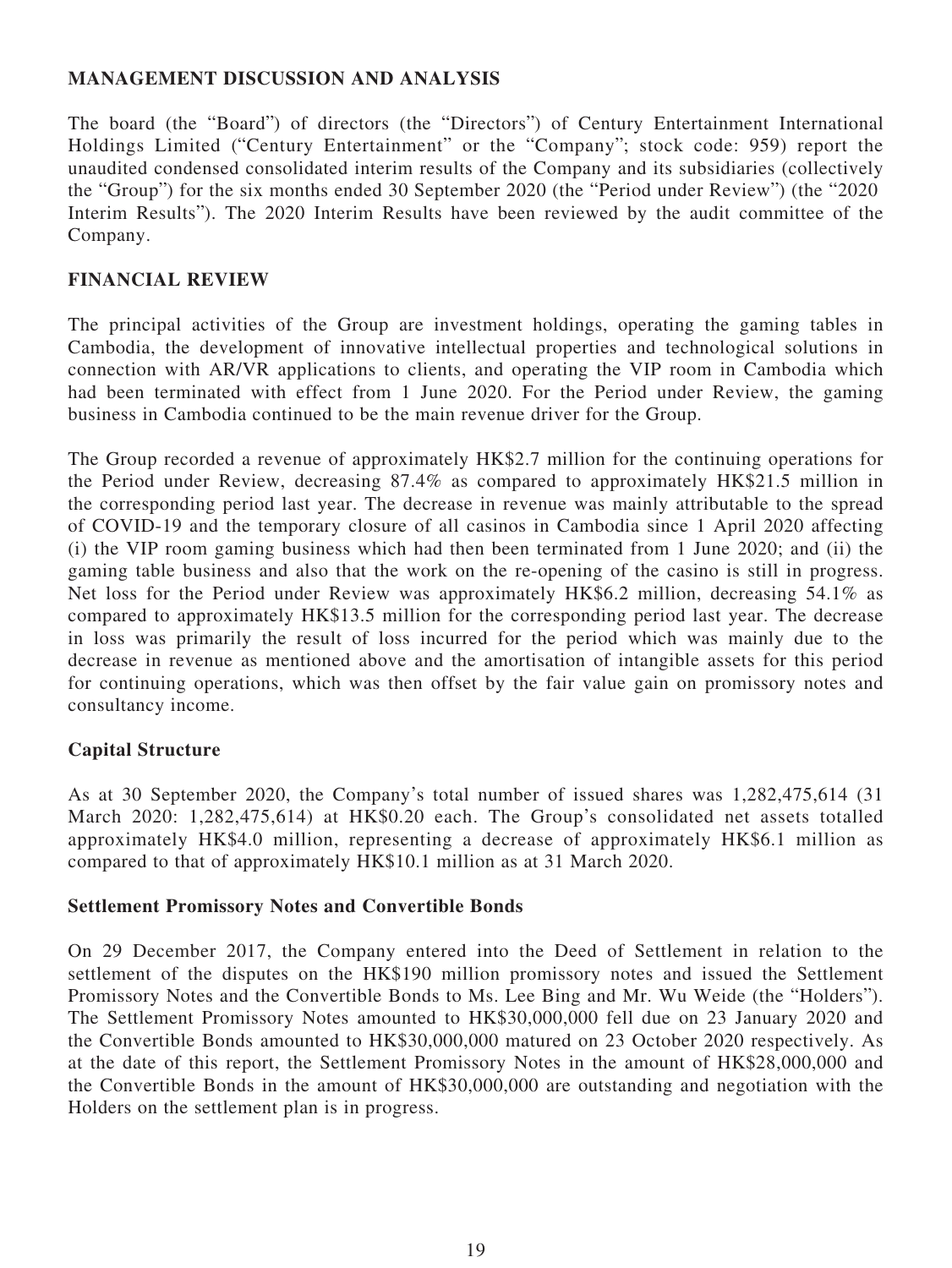# **Liquidity and Financial Resources**

The Group adopts a prudent treasury policy. It finances its operations and investments with internal resources, cash revenues generated from operating activities and proceeds from equity fundraising activities.

As at 30 September 2020, the Group had total assets and net assets of approximately HK\$146.8 million (31 March 2020: approximately HK\$157.0 million) and approximately HK\$4.0 million (31 March 2020: approximately HK\$10.1 million) respectively, comprising non-current assets of approximately HK\$90.3 million (31 March 2020: approximately HK\$106.4 million) and current assets of approximately HK\$56.5 million (31 March 2020: approximately HK\$50.6 million) which were financed by shareholders' funds of approximately HK\$4.0 million (31 March 2020: approximately HK\$10.1 million). The Group also had current liabilities of approximately HK\$137.8 million (31 March 2020: approximately HK\$129.2 million) and non-current liabilities of approximately HK\$5.0 million (31 March 2020: approximately HK\$17.7 million).

The Group's gearing ratio, calculated as a ratio of debt to shareholders' equity, was approximately 3,594% (31 March 2020: approximately 1,449%).

### **BUSINESS REVIEW**

### **Overview**

The outbreak of the coronavirus (COVID-19) and its subsequential travel restriction hit hard the globe's economy. The number of international visitors to Cambodia during the first half of 2020 was down 64.6% year-on-year to 1.18 million, according to the Ministry of Tourism of Cambodia. Tourism revenue in 2020 thus decreased US\$5 billion. The temporary closure of all casinos in Cambodia since 1 April 2020 significantly impacted the landscape of the gaming industry in Cambodia, where the Group's businesses inevitably suffered.

### **Gaming Table Business in Cambodia**

On 6 July 2020, the Company has been notified by Lion King Entertainment Company Limited ("Lion King"), a wholly-owned subsidiary of Cheung Shing Global Travel Entertainment Limited ("CSG") and being the assignor of the Gaming Table Business Rights, that in light of the outbreak of COVID-19 and the temporary closure of all casinos in Cambodia, Lion King was unsuccessful to negotiate with the landlord for any possibility to reduce the lease payment of the Century Entertainment casino (the "Casino") and decided to move the Casino to a new location.

On 30 September 2020, CSG and LongBay Entertainment Co., Ltd., a property investment and property development company, have entered into a casino lease and operation agreement for a term from 1 October 2020 to 30 September 2035, for a new casino location at Dara Sakor, Koh Kong Province. The new casino is currently under interior decoration and is expected to re-open by 30 January 2021.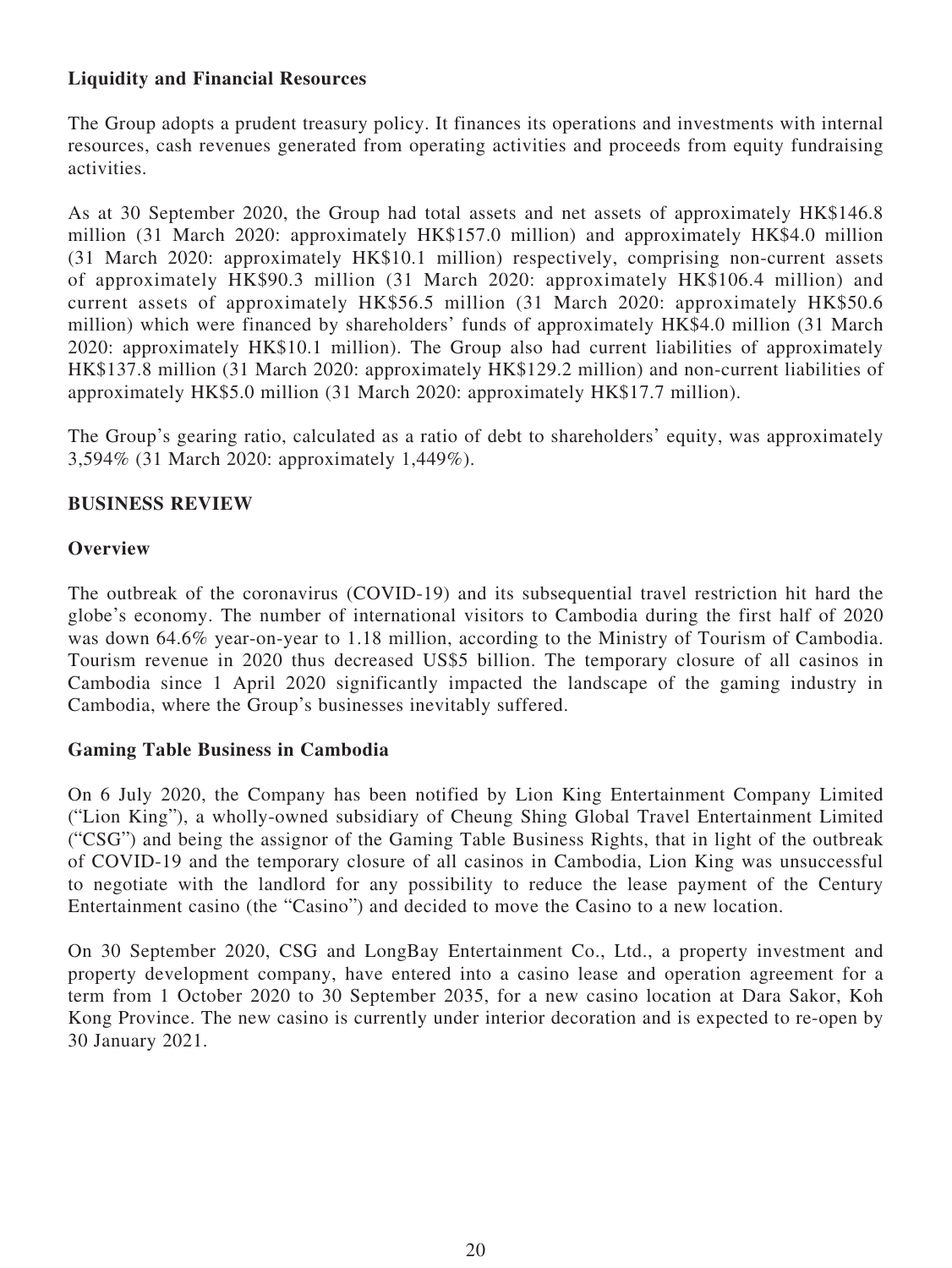# **Augmented Reality ("AR")/Virtual Reality ("VR") Entertainment**

The businesses of the Explicitly Grand Group had been affected by the outbreak of COVID-19 since early January 2020 and led to potential deals under negotiation could not be sealed. Given the uncertainties and sentiments surrounding the market, the Company holds a more conservative approach towards the business operation of the Explicitly Grand Group when assessing the viability of potential projects and by closely evaluating their financial performance. During the Period under Review, the Explicitly Grand Group contributed a revenue of approximately HK\$2.7 million to the Group.

# **Technical and Pre-opening Services**

On 20 September 2020, Victor Mind Global Limited ("VMG"), a wholly-owned subsidiary of the Company, and a third-party hotel operator company entered into a service agreement (the "Service Agreement"), pursuant to which VMG shall provide technical and pre-opening services in relation to a casino operated by the hotel operator company.

The technical and pre-opening services are in relation to, among other things, (i) the design, development and implementation of information technology system in the casino; (ii) the overall design of the casino; (iii) the establishment of organization and operation structure of the casino; (iv) the setting up of internal control system of the casino; (v) the provision of headhunting and recruiting services for the casino; (vi) the procurement of essential hardware, equipment and peripheral facilities of the casino; (vii) liaise with the casino's designer and constructor to monitor the overall progress and report deficiencies of the decoration of the casino; and (viii) the procurement of all relevant licenses and permits in Cambodia for the operation of the casino.

The Company has solid experience in pre-opening services and operation of gaming business in Asia Pacific region, and had also provided such services to CSG previously for its casino at Sunshine Bay Hotel. The term of technical and pre-opening services commenced from 20 September 2020 until completion, which is expected to be before 31 January 2021, and VMG received service fees of HK\$4 million.

# **Discontinued operation**

The Group has operated a VIP Room with 13 baccarat tables in Cambodia via VMG under a license agreement valid for a period of 3 years from 1 December 2017. The operation of the VIP Room was outsourced to an independent operator appointed by VMG.

Due to the temporary closure of all casinos in Cambodia since 1 April 2020, on 27 May 2020, VMG and the Licensor entered into a termination agreement (the "Termination Agreement") pursuant to which both parties have mutually agreed to early terminate the license agreement, which will expire on 30 November 2020, with effect from 1 June 2020. The Company is of the view that early termination of the license agreement without compensation is a favorable opportunity for the Company to minimize the Group's cash outlay during the COVID-19 epidemic period as well as minimizing the impact of the temporary closure of casino business to the Group.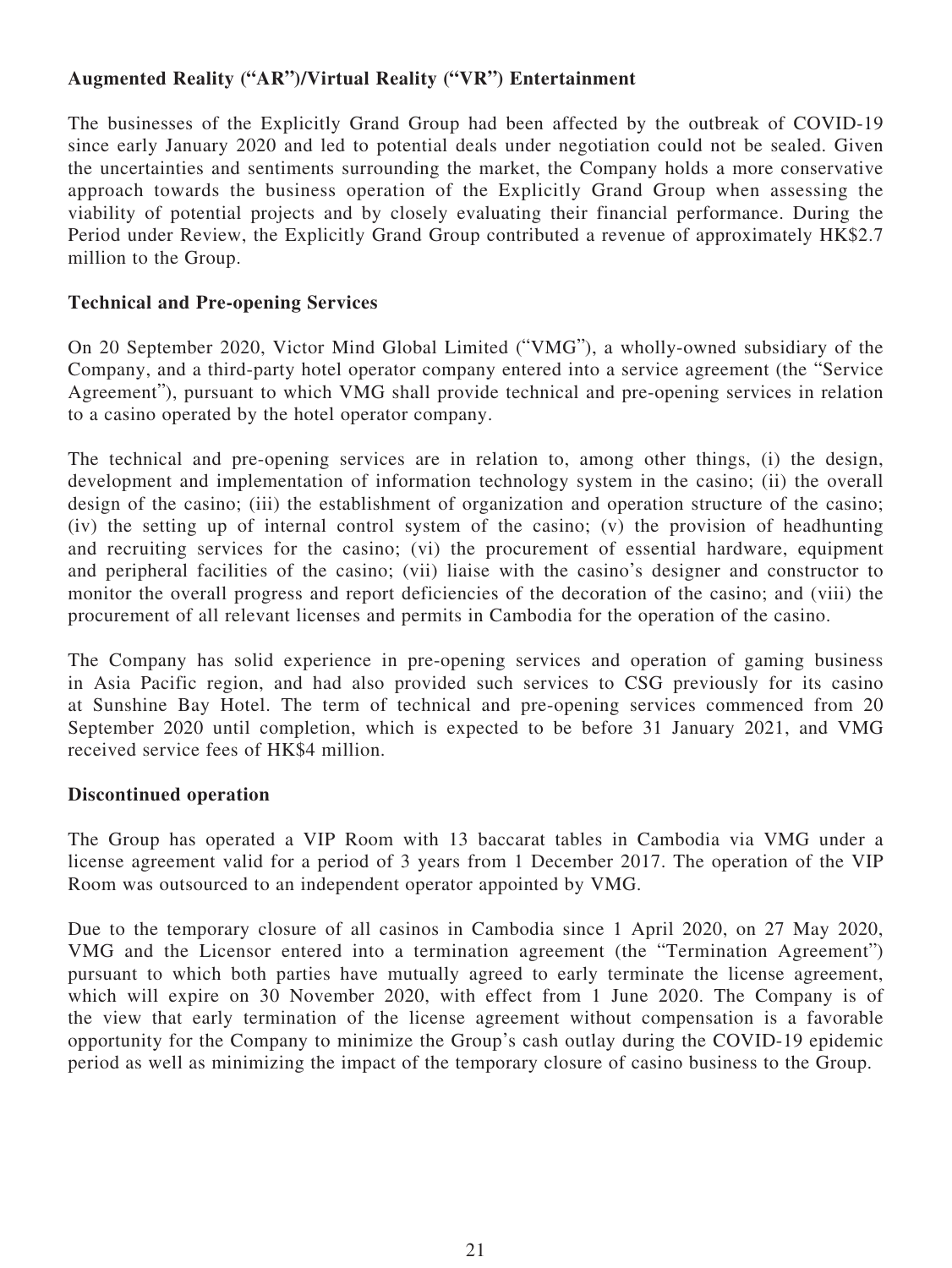### **OUTLOOK AND PROSPECT**

In Cambodia, the new Law on the Management of Integrated Resorts and Commercial Gambling ("LMCG") was enforced on 21 November 2020. The publication of LMCG is intended to boost the economic growth by promoting the tourism sector and creating jobs. LMCG establishes a standard for commercial gambling such as tax revenues, competencies, rules and procedures and a minimum capital for casino investments in Cambodia, where only tourists can legally gamble. The legislation divides Cambodia into three distinct gaming zones namely, Prohibited Zones, Permitted Zones and Favored Zones. Dara Sakor is located at the Favored Zones which are now the only areas where new integrated resorts can be developed.

With challenges come opportunities. During this difficult time, the Company believes that the new location of the casino operation at Dara Sakor in Cambodia will bring a brighter prospect in the future as it is one of the most rapidly developing districts in Cambodia, and is confident that the overall tourist and gaming industries will come with silver lining when potential vaccines are coming into place.

Looking ahead, the Group remains dedicated to strengthening Cambodia gaming business by riding on the Group's comprehensive knowledge and in-depth experience in gaming industry in the Asia Pacific region. With the implementation of the LMCG, the Group believes that it will allow a more effective control and regulation over casino operation, gaining operators' trust and facilitating the gaming industry in the long run. In addition, the Group will continue to leverage stringent cost control to mitigate the cost burden and operational risks.

Since the development of COVID-19 is not predictable, the Group will continue to closely monitor the situation and react upon it. The Group will do its very best to maintain a high level of healthy, hygienic and safe environment to our staff and customers when Century Entertainment casino reopens.

# **Appreciation**

The Board would like to take this opportunity to thank the management and staff for their contributions and support, and looks forward to sharing the Group's successes with them. It also wishes to express its gratitude to the Group's investors and shareholders for their trust and unwavering support, and will be fully committed to delivering long-term value and optimum returns to both parties.

# **INTERIM DIVIDEND**

The Directors did not recommend the payment of an interim dividend for the six months ended 30 September 2020 (2019: Nil).

# **FOREIGN EXCHANGE AND CURRENCY RISKS**

It is the Group's policy for its operating entities to operate in their corresponding local currencies to minimise currency risks. The principal businesses of the Group are conducted and recorded in Hong Kong dollars, United States dollars, Renminbi and Macau Patacas. As its exposure to foreign exchange fluctuation is minimal, the Group does not see the need for using any hedging tools.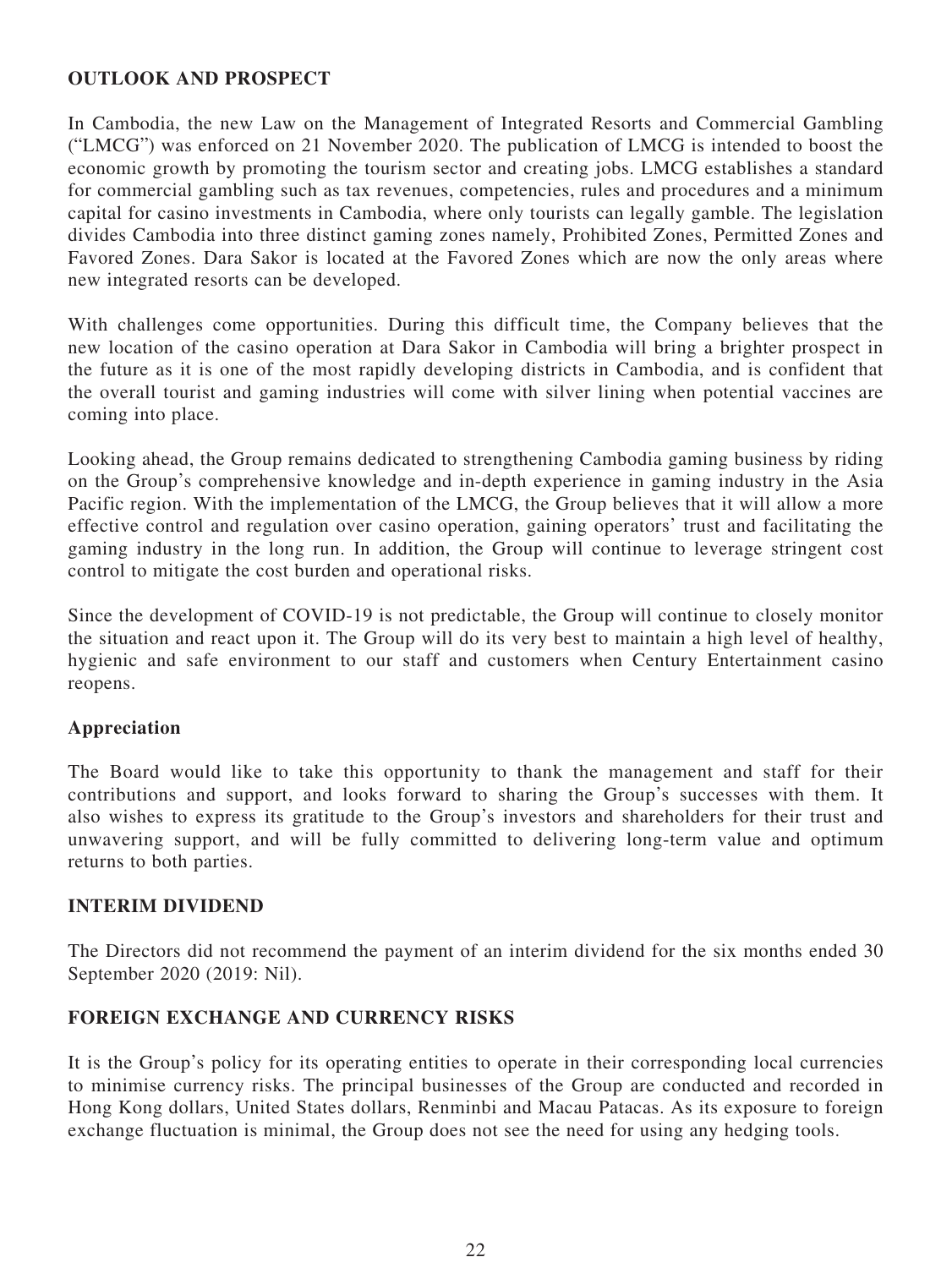# **EMPLOYEES AND REMUNERATION POLICY**

The Group is aware of the importance of human resources and is dedicated to retaining competent and talented employees by offering them competitive remuneration packages. Their salaries and bonuses were determined with reference to their duties, work experience, performance and prevailing market practices. The Group also participates in the Mandatory Provident Fund scheme in Hong Kong. A share option scheme is in place to reward individual employees for their outstanding performance and contribution to the success of the Group.

### **CONTINGENT LIABILITIES**

The Group had no significant contingent liabilities as at 30 September 2020.

### **CORPORATE GOVERNANCE**

The Group continues to commit itself to maintaining a high standard of corporate governance with emphases on enhancing transparency and accountability and assuring of good application of practices and procedures within the Group and enhancing performance thereby, augmenting shareholders' value and benefiting our stakeholders at large.

The Company has applied the principles of, and complied with all applicable code provisions as set out in the Corporate Governance Code (the "CG Code") in Appendix 14 to the Listing Rules throughout the Period under Review with the exception of certain deviations as further explained below.

Code provision A.2.1 of the CG Code provides that the roles of chairman and chief executive should be separate and should not be performed by the same individual.

Mr. Ng Man Sun currently assumes the roles of both the chairman (the "Chairman") of the Board and the chief executive officer (the "CEO") of the Company. The Board believes that the roles of the Chairman and CEO performed by Mr. Ng provide the Group with strong and consistent leadership and are beneficial to the Group especially in planning and implementation of the Company's business strategies. The Board will regularly review effectiveness of such arrangement.

Code provision A.4.1 of the CG Code provides that non-executive directors should be appointed for a specific term, and subject to re-election.

None of the non-executive directors of the Company, being all existing independent non-executive directors ("INEDs") of the Company, is appointed for a specific term. However, all INEDs are subject to retirement by rotation but eligible for re-election at least once every three years at the annual general meeting (the "AGM") in accordance with the Bye-laws of the Company. The Company has also received the confirmation of independence from each INED and has grounds to believe that they are independent of the Company.

Code provision E.1.2 of the CG Code provides that the chairman of the board should attend the annual general meeting.